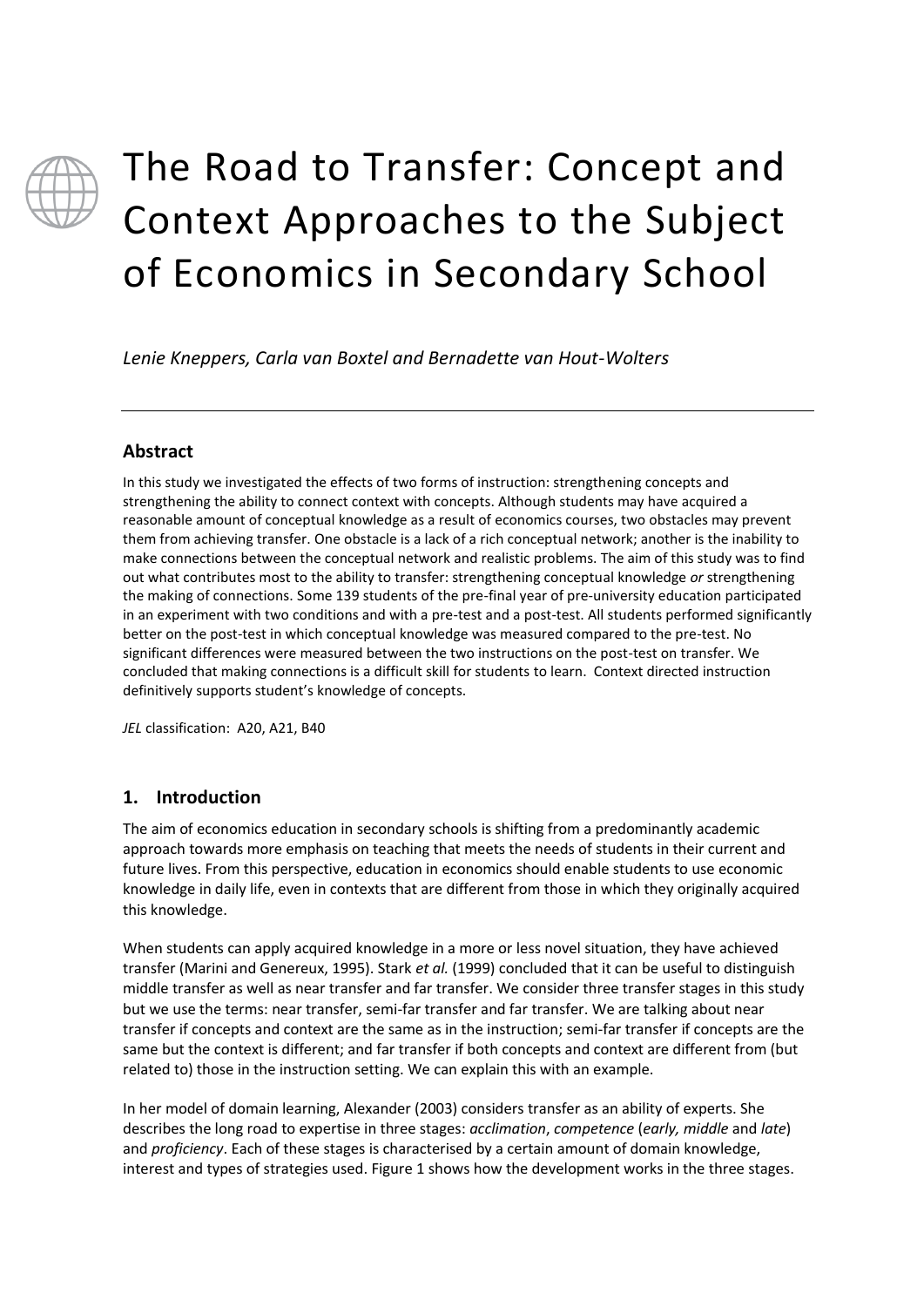

**Figure 1:** Knowledge interest and use of strategies in different stages (Alexander, 2005)

Students in secondary education are beginners in economic studies. They belong to the first stage: *acclimation*. They do not have much individual interest in the domain of economics (II), but what they do possess is situational interest (SI). Entering the second stage – *early competence* – individual interest is increasing as well as domain knowledge (DK) and knowledge of economic topics (TK).

In secondary education students often start with learning concepts. Although in the upper levels of secondary education students may have acquired a reasonable amount of conceptual knowledge as a result of economic courses, two obstacles may prevent them from achieving transfer. One possible hindrance is the lack of a rich and coherent conceptual network, whereas deeply understood and well organised domain knowledge is viewed as a prerequisite for achieving transfer (Mayer, 2004; Sternberg, 2003). The conceptual network attained by students after instruction often shows gaps. Concepts are missing or relations between the concepts are not well defined. This kind of obstacle is normally the effect of students studying for a knowledge-oriented achievement test. They study with the aim of reproducing knowledge in the exam but not with the aim of thoroughly understanding it.

It may be sufficient for near transfer if the context is very similar to the studied problem, but it will be failing for far transfer where the context is different from the studied problem. An example of near transfer is when the concept of risk aversion is used in the context of assurance in both construction and the transfer task. Transfer is semi-far when in the instruction the concept of risk aversion is used in the context of assurance, whereas in the transfer task the concept of risk aversion is used in the context of investments. Far transfer occurs when in the instruction the concept of risk aversion is used in the context of assurance, whereas in the transfer task the concept of own risk (related to risk aversion) is used in the context of a venture.

A second possible obstacle for achieving transfer is that students are hardly able to make connections between the acquired conceptual network and realistic social problems that can be looked at from an economic perspective. Conversely, they are unable to connect real life situations they encounter with the appropriate conceptual network they have in mind, that matches with the practical phenomena (Becker, 2004; Hansen *et al.*, 2002).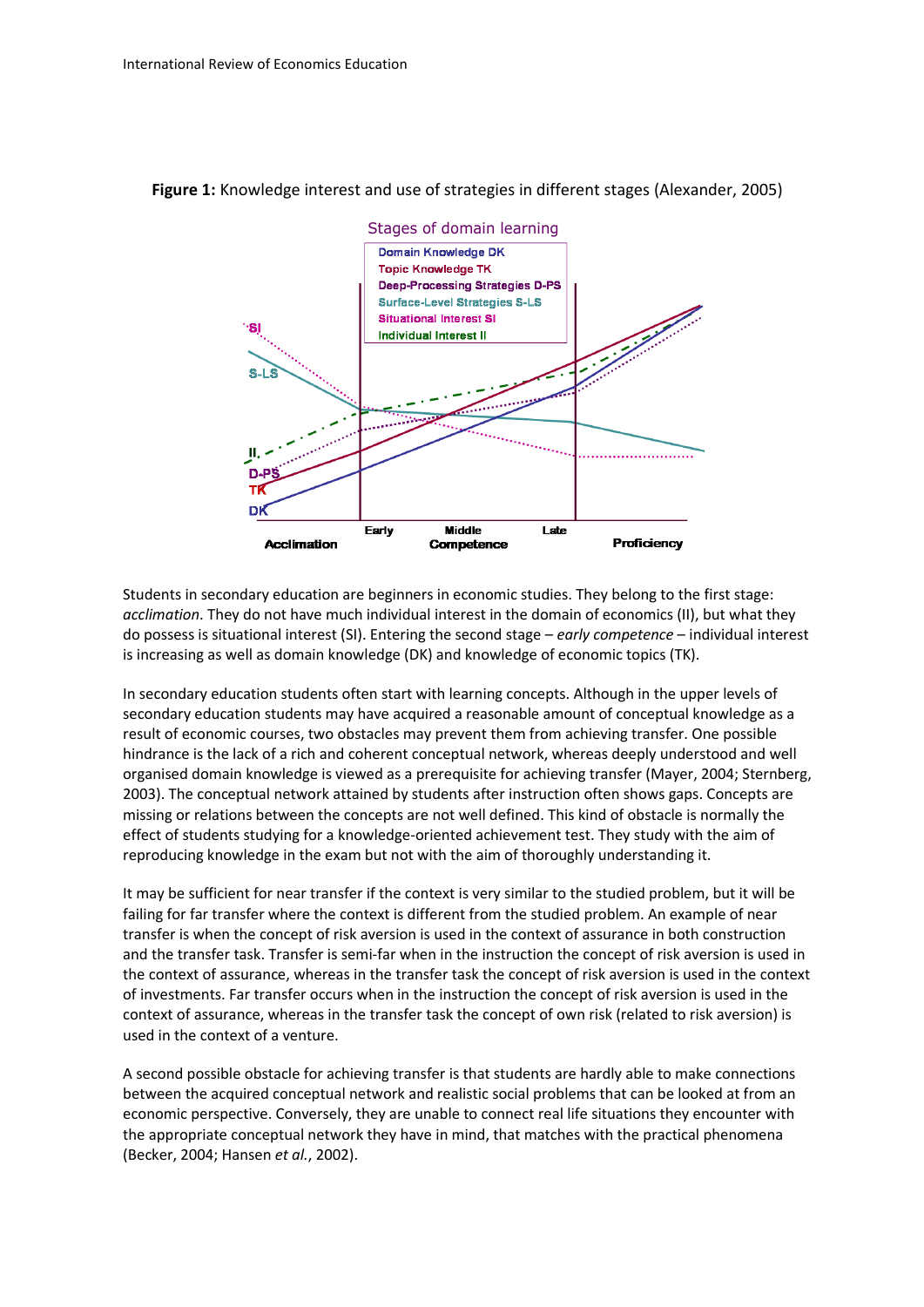The two kinds of obstacles are visualised in Figure 2.

**Figure 2:** The two kinds of deficits that may prevent students from achieving transfer



In the upper part of this figure the oval represents the conceptual knowledge of complex domain knowledge. Complex domain knowledge exists if a network of concepts relate to one another. Bransford *et al.*, (1999) describe *conceptual networks* as 'knowledge organised around important ideas or concepts of a domain'.

The squares in the oval represent the economic concepts and the interconnecting lines represent the relationships between the concepts. The oval represents the larger economic concept to which these concepts belong. The number of squares is small and some squares in the oval are interconnected, whereas others are not. This indicates that the conceptual knowledge is relatively poor for a complex concept. As discussed above, we suppose that students have acquired a collection of concepts (with the aim of passing economic tests at the end of the course) rather than a solid conceptual network preparing them for approaching and analysing social problems in an economic way. In the lower part of Figure 2 the ability to make connections between the conceptual knowledge and practical contexts is represented by the lines linking the oval to the practical context. The small number of links in the figure indicates that we suppose students can make only a few links between conceptual knowledge and practical contexts that might be approached from an economic perspective.

# **2. Learning for transfer in school**

We have noticed the two different obstacles for achieving transfer. The ability to transfer, however, is a necessity for students looking at real life problems as an economist would. Perkins (1992) wrote:

'Consequently, the ends of education are not achieved unless transfer occurs. Transfer is all the more important in that it can not be taken for granted. Abundant evidence shows that very often the hoped-for transfer from learning experiences does not occur… Thus the prospects and conditions of transfer are crucial educational issues.'<sup>1</sup>

 $\overline{a}$ 

<sup>&</sup>lt;sup>1</sup> Perkins, D. N., 1992, p.3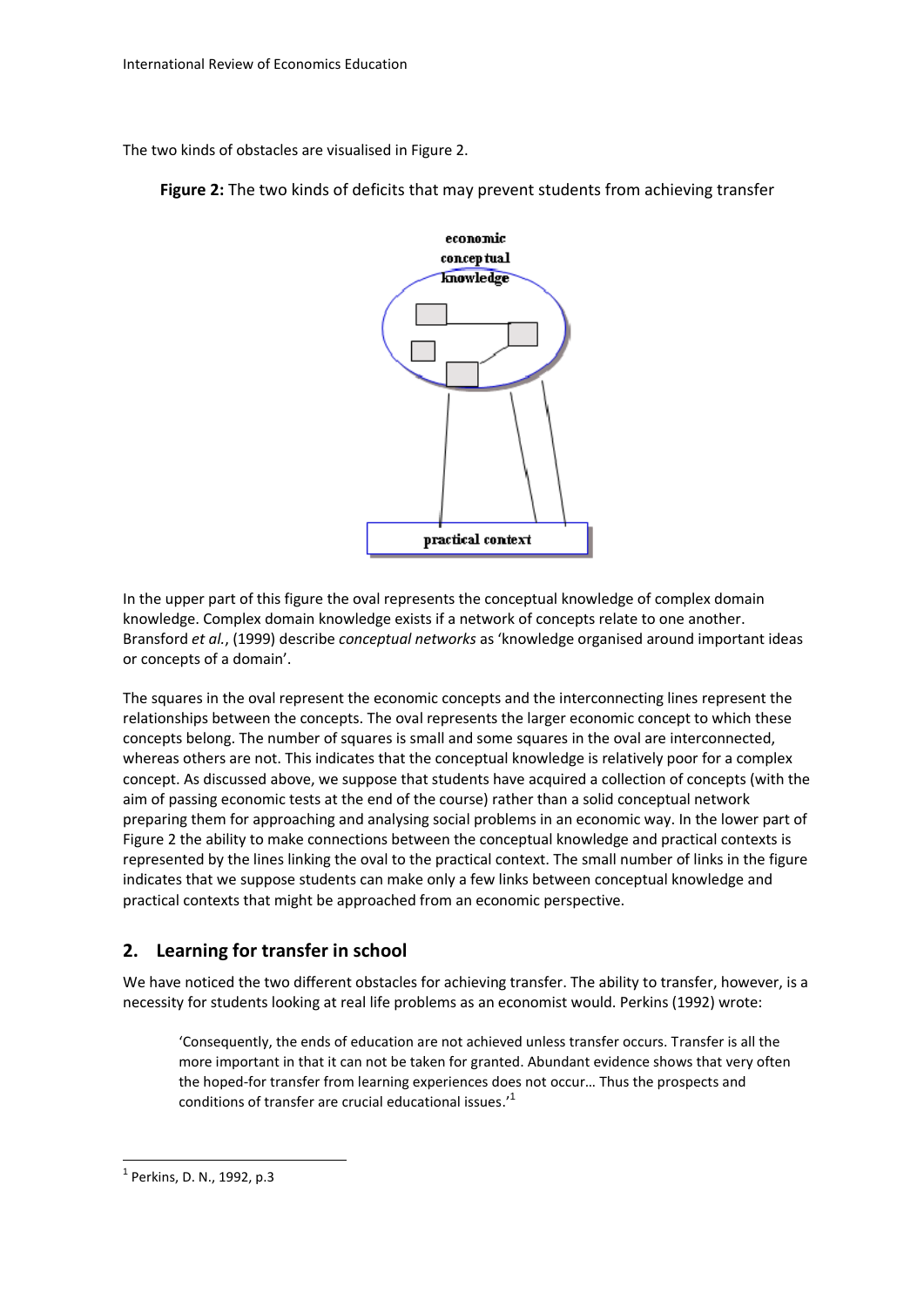The lack of a rich and coherent conceptual network of knowledge is a condition for transfer, but it does not lead to transfer in itself. The ability to connect context with concepts is another condition, but it does not lead to transfer in itself either, because besides the knowledge of the context, the student must possess conceptual knowledge to be able to connect the two. Both conditions are necessary.

The question can be asked: what contributes most to the ability of transfer when students have learnt the concepts in their economics course before – strengthening their conceptual knowledge (the concept road) or strengthening their ability to connect context with concepts (the context road)? The first approach corresponds with Bloom's taxonomy (1968). The original taxonomy consists of a cumulative hierarchy of three processes necessary to reach meaningful learning and transfer of knowledge: memorising, comprehending and applying in a context. Mayer (2002), Krathwohl (2002) and Anderson (2002) decided not to consider the hierarchy: students can come to an understanding of a concept *while* applying it in a context.

The question then arises as to what contributes most to the ability of transfer: strengthening conceptual knowledge *or* strengthening the making of connections between contexts and concepts? In other words, are we following the concept road or the context road to transfer?

### *The concept road to transfer*

In literature about transfer, for example Gelman and Greeno (1989), and Salomon and Perkins (1989), there is an agreement that a basis of deeply understood or processed knowledge is a condition for transfer. Such a body of knowledge requires meaningful learning. Novak (2002) stated that meaningful learning is defined by a conscious choice of integrating new knowledge into existed knowledge. Existing mental models, however, can hinder the forming of the conceptual models required for the domain knowledge. This is the case when students possess conceptions that differ from formal domain conceptions. These alternative conceptions or misconceptions are well known in the science domain, but they also exist in economics. In the case of misconceptions it is necessary when acquiring formal domain knowledge that *conceptual change* takes place. Chinn and Brewer (1993) and Vosniadou (1994) described conceptual change as a process of accretion, refining, constructing and reconstructing of mental models. Students must have sufficient time to construct and reconstruct their mental models to develop a *well organised body of knowledge* to achieve transfer. In the concept road to transfer, the main focus is on the economic concepts and emphasis is put on the development of a rich and coherent network of related concepts. The idea is that such a network enables transfer.

## *The context road to transfer*

The context road originated from a theory of learning, mostly referred to as 'situated learning' but also as 'situated cognition' or 'situated action' (Brown *et al.* 1989; Engeström *et al.*, 1999). This theory emphasises that all knowledge is situated in a particular time and place, and is a part of a culture in which the knowledge has been developed and used. This has many consequences for learning at school. The context at school is very different from that in real life, so it is not surprising that students do not connect economic concepts to practical contexts. They possess mainly inert knowledge that will sink in for no longer than is necessary for them to sit exams. They hardly ever get the opportunity to see the world as a historian (Whitehead, 1957) or, in our case, as an economist. That is why the out-of-school situation in which students function must be understood well:

'This is not to suggest that all students of math or history must be expected to become professional mathematicians or historians, but to claim that in order to learn these subjects (and not just learn about them) students need much more than abstract concepts and self-contained examples. They need to be exposed to the use of a domain's conceptual tools in authentic activity to teachers acting as practitioners and using these tools in wrestling with problems of the world. Such activity can tease out the way a mathematician or historian looks at the world and solves emergent problems.<sup>'2</sup>

 $\overline{a}$ 

 $^2$  Brown, A. L., Collins, A. and Duguid, P. (1989), p. 36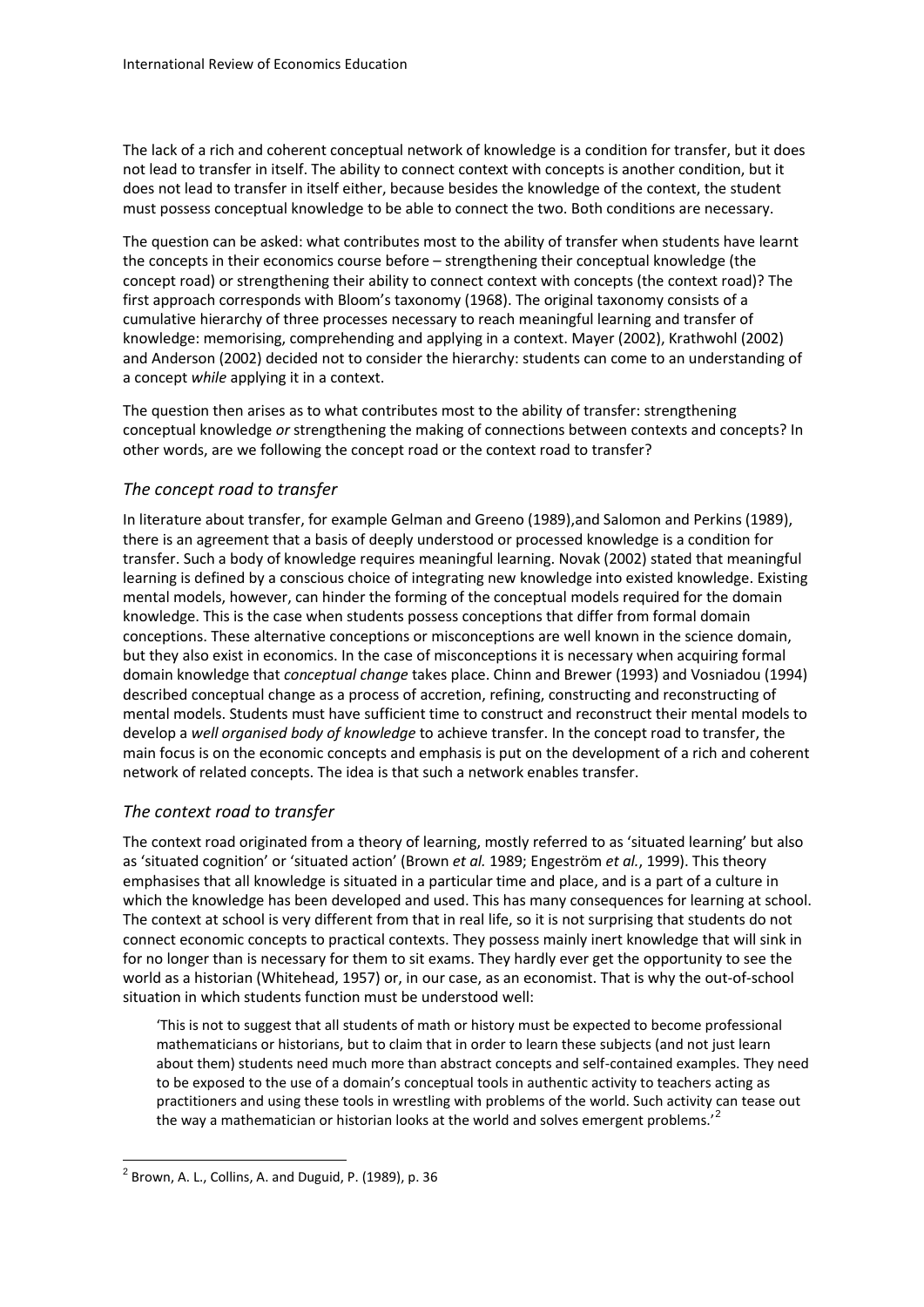Theories of situated cognition emphasise that students need to be exposed to the use of domain specific concepts, methods in authentic activity and to 'problems of the world' (e.g. Brown *et al.*, 1989; Gorodetsky *et al.*, 2003). Where it is not possible to join a community out of school for situated learning, 'the world' has to be brought into the school. School has to become a 'community of learners', where students are able to struggle with the problems of the world.

By context we understand (practical) situations, concerning economic phenomenon that are recognisable for students. These are recognisable, authentic situations in the roles that students have in their daily life and on which they have to make decisions. The starting point is that they form a wellorganised knowledge base while working on contexts. Students reach deep understanding of concepts *while* using those concepts in a context, because they need these concepts to analyse the context problem.

## *This study*

In this experimental study, we compare the effects of a concept road to transfer – strengthening/ reconstruction of concepts – and a context road to transfer – making connections between the authentic, practical context and concepts. Each of these approaches focuses on one of the obstacles to transfer described above. In both types of instruction it is possible to make use of concept mapping as a learning tool. Later in this article we go deeper into concept mapping as an appropriate learning activity for both instructions.

## **3. Research question**

Above we mentioned that meaningful learning – compared to root learning – occurs when students actively construct, reconstruct and apply the mental models they possess. The formation of a wellorganised body of knowledge which is the result of that activity is expected to have a positive influence on the ability for transfer. Conceptual knowledge is built in a flexible way and can be applied in different situations to successfully solve problems (Mayer, 2002; Novak, 2002; Perkins, 1992). The concept road to transfer is characterised by the acquisition of this well-organised knowledge *before* applying it in a context. Above we mentioned that learning must take place in contexts where meaning has been given to concepts. The context road to transfer is characterised by the acquisition of this well-organised knowledge *while* applying it in an everyday context.

The research question of our study is: *Which instruction, added to the usual lessons of economics in the fifth grade of pre-university education, is more effective in obtaining transfer: an instruction aimed at strengthening knowledge of concepts and relations between concepts, or an instruction based on constructing relations between knowledge of economic concepts and daily reality?* 

## **4. Method**

#### *Design*

 $\overline{a}$ 

This study is an experiment with two experimental conditions, the concept-condition and the contextcondition, with a pre-test and a post-test. The pre-test was administered to check that groups did not differ in prior economic knowledge. There is one independent variable: the form of instruction. The dependent variables are near transfer, semi-far transfer and far transfer.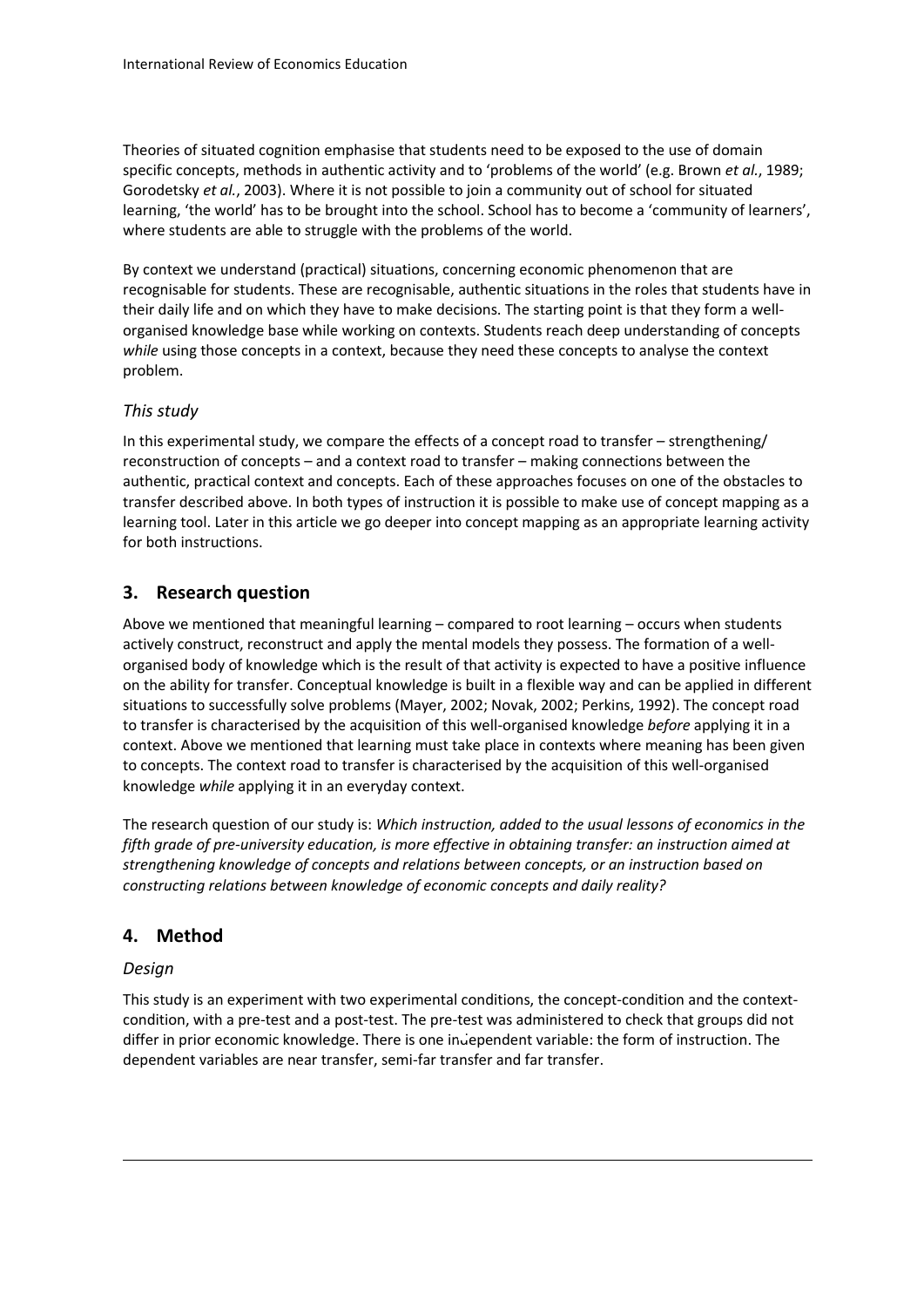#### *Participants*

Some 139 students between the ages of 16 and 18, from eight classes of the fifth grade of preuniversity education, and from six different schools, participated in our study. They had all chosen the three year economics course. This research took place in the second year of the course. In all selected classes the economic subjects *The economic climate* and *Money circulation –* used in the research – were taught in the first year of the economics course. Links between these subjects had not been discussed so far. Because the concepts were not new to the students, we considered a two-hour-long instruction sufficient. Within each class, students were randomly assigned to one of the two conditions.

#### *Instruction*

The instruction for the concept condition consists of tasks which challenge students to reconstruct and consolidate their conceptual networks. The goal of this is that the first obstacle for transfer we mentioned – not enough concepts, wrongly understood concepts and incorrect relations between the concepts (see Figure 2) – is obviated completely or partially. The instruction for the context condition consists of tasks which challenge students to strengthen the connections between the conceptual framework and contexts, i.e. economic phenomena in the real world. This instruction corresponds with the second obstacle for transfer (see Figure 2).

Figure 3 below gives a schematic view of the aimed knowledge that is being acquired in the two conditions. The point of departure (in the upper part of the figure) is the same for the two conditions: the students have concept knowledge at their disposal (acquired in the school instruction), but the concept network is not complete and not all concepts are related to each other. Few connections can be seen between the conceptual network and the practical context. In the lower part of the figure our expectations after the instruction can be seen. The connections from the conceptual knowledge to the practical context are shown in the lines between the concepts and the practical situations. In the upper part of Figure 3 there are not many lines. The concept condition (bottom left) improves the conceptual network, and the context condition (bottom right) increases the number of connections between concept and practical context. It is possible that in the context condition, the conceptual network is also improved, since students will link these concepts to a concrete context, but we do not think students' conceptual network will reach the same quality as in the concept condition. We expected that an especially rich and coherent conceptual network would enable far transfer (see also our hypotheses below).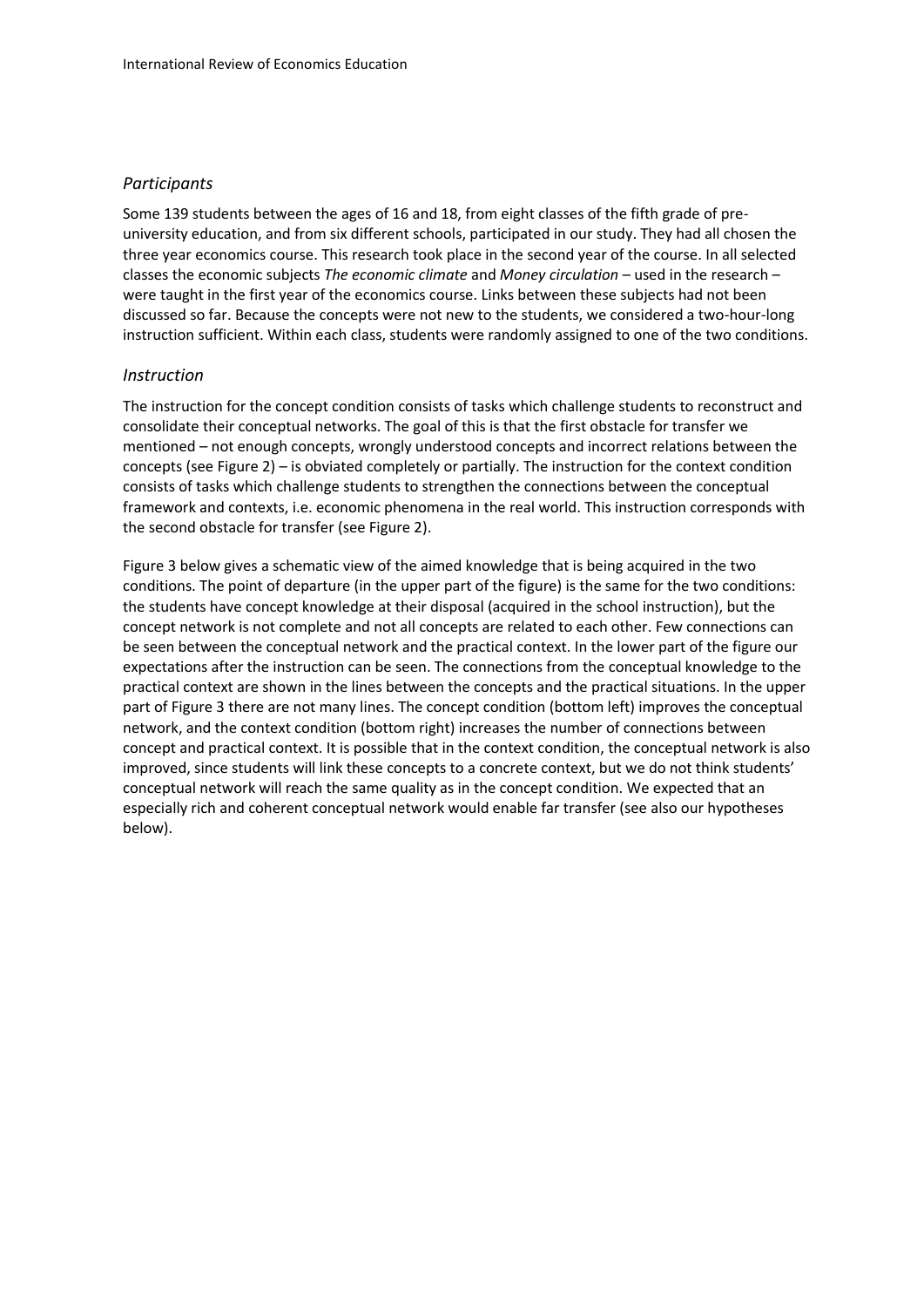

**Figure 3:** The desired changes in knowledge in concept and context conditions

As mentioned, before the experiment, in their normal school programme, the students followed a course on money circulation and the economic climate. In the pre-test, students' knowledge about these concepts was measured. In both conditions students were constructing concept maps and instruction session took two lessons of 50 minutes each. The instructions and the test were part of the normal schedule at school. The total research period covered 2.5 weeks, five lessons altogether: two for instructions and three for pre- and post-tests (measures of near, semi-far and far transfer).

## *The learning materials: concept mapping tasks and information paper about the economic climate and money circulation*

For both conditions we developed a concept mapping task on which students worked in pairs. Concept mapping is a learning activity that can be used in both the concept road and the context road (see Appendices 1 and 2 for the full instructions). Novak (1990) describes a concept map as a compilation of concepts connected by relations. O'Donell *et al.* (2002) use the word 'knowledge map' rather than 'concept map'. Besides concepts, they say that a knowledge map can include dynamic relations, static relations and elaborative relations that contain information. A concept map can contain relations between concepts and practical situations. It can also contain prior knowledge which is important to activate (Beyerbach and Smith, 1990) as well as conditional and situational knowledge (Alexander, 2006). When students are co-constructing a concept map, the interaction is strengthening the benefit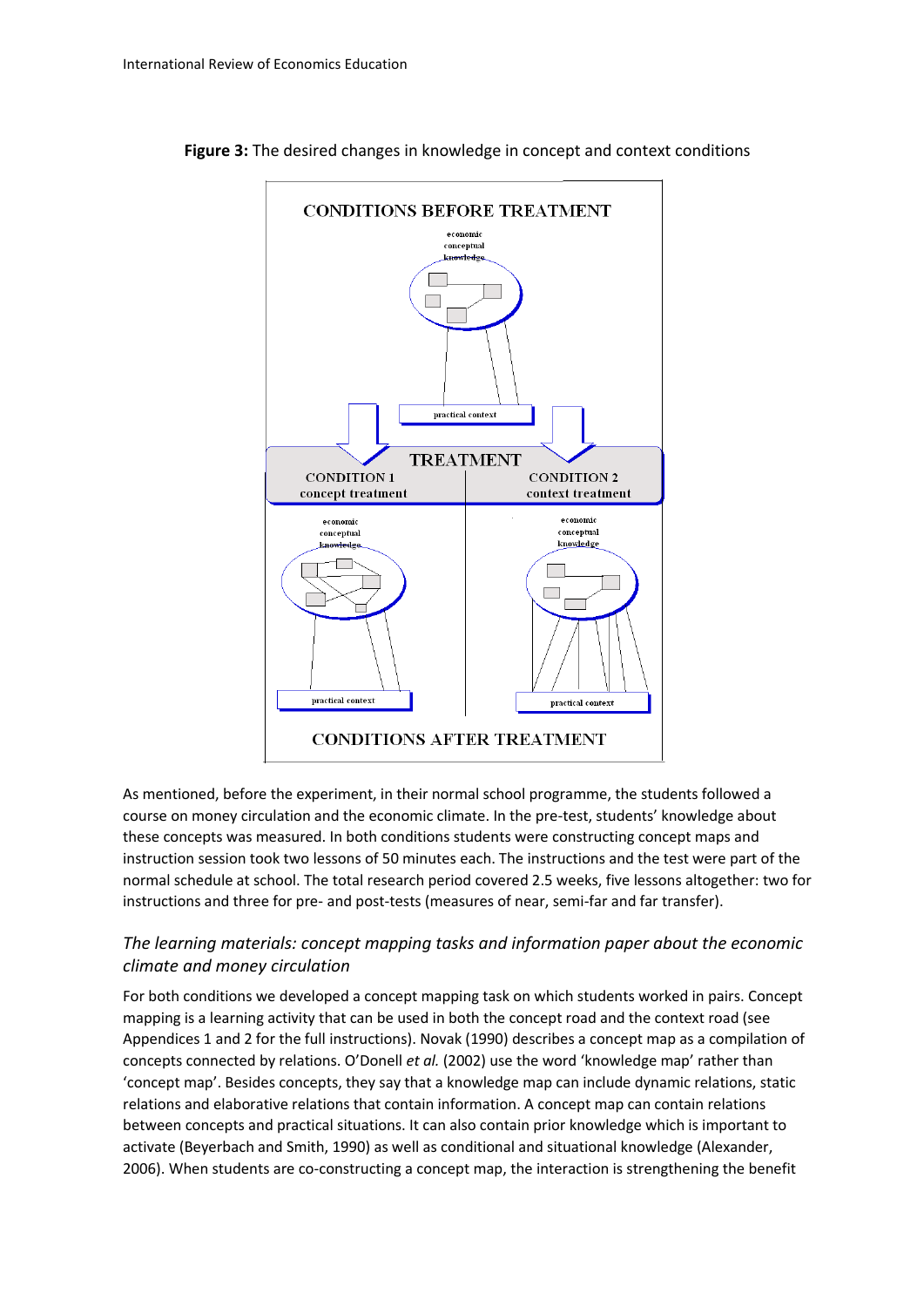of concept mapping. The collaboration with peers is motivating students to (re)construct their conceptual network (Roth and Roychoudhury, 1992).

An example of a map in the concept condition is shown in Figure 4 and that in the context condition In Figure 5.





**Figure 5:** An example of a map in the context condition

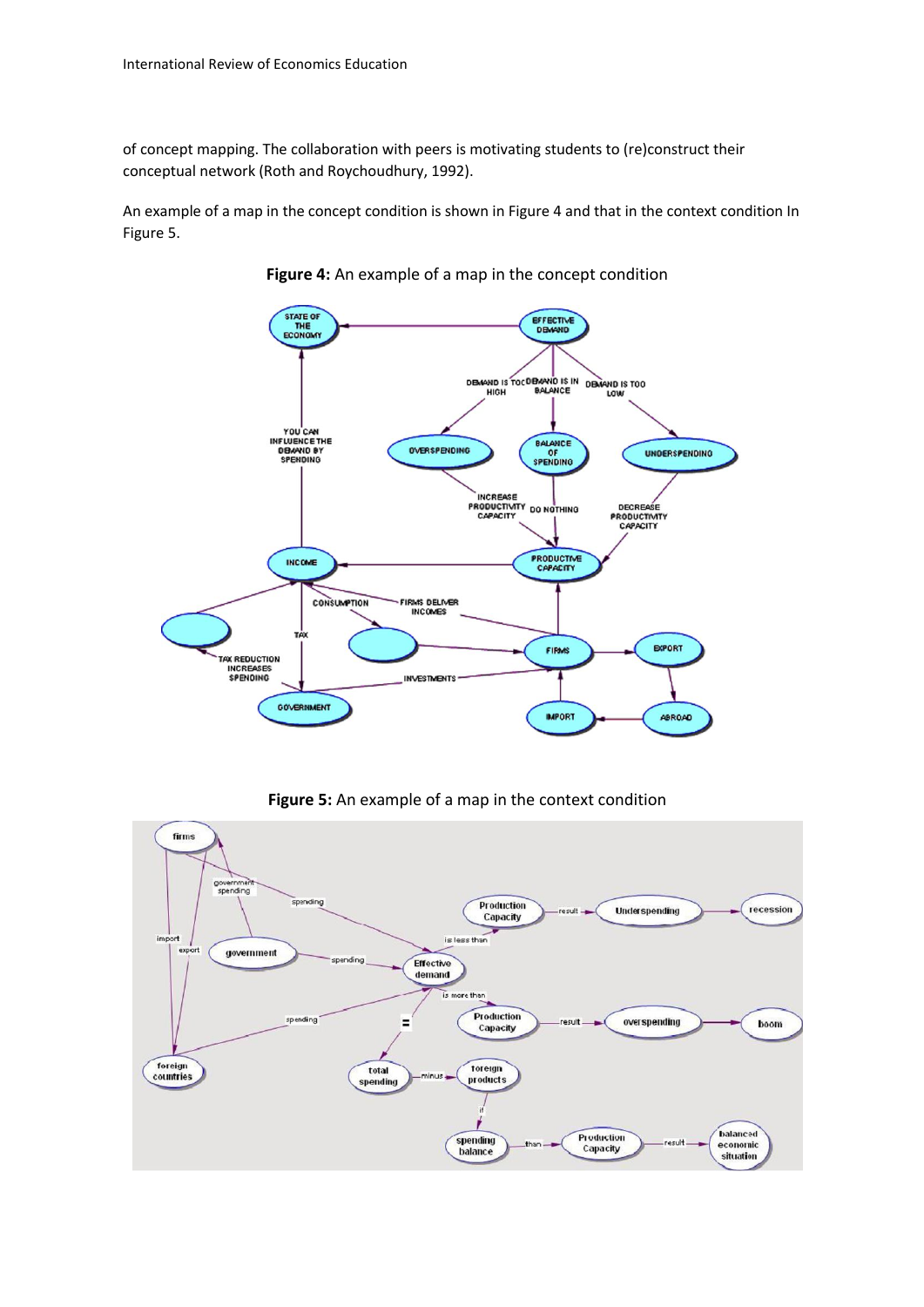Students did not have experience with concept mapping. They worked in the first instruction lesson individually on a concept map using paper, Post-its and pencils. After that they worked in pairs, constructing one concept map on the computer (using a program called Inspiration, [www.inspiration.com\)](http://www.inspiration.com/). We decided to form pairs to promote interaction. Because students had to construct a joint concept map, it was desirable to work with not more than two students. The pairs were composed by using the middle group method (Pijls *et al.*, 2003). The pairs had to have discussions to reach a consensus. Students were asked to write down the questions they encountered while working on the concept map on a form. In the second instruction lesson students received information on where they could find the answers to their questions. With this information they had to reconstruct their first jointly made concept map. The formulation of the questions was a stimulus for discussion while constructing the concept map and for searching for information.

In the task for the concept condition, students were asked to make a scheme of labels and links to show how money circulation is related to the state of the economy in a year, when the state of the economy is in balance. Students were given three concepts (labels) they had to use and they were encouraged to use concepts they knew from earlier instruction. The task for the context condition was oriented towards a complex social problem. In the Netherlands a supplementary duty (25 cents) was set by the government on the price of petrol to discourage motorised traffic. Some members of Parliament wanted to discard this supplement retrospectively. Students were to discuss the possible economic effects of this proposal for society. Thus, they had to apply conceptual knowledge to a concrete economic problem. Students received some examples of practical outcomes and the same three concepts and were asked to make a concept map. They were explicitly stimulated to think from the practical context to economical concepts and *vice versa*.

The information used in this experiment differed from the textbooks students used in class. Besides the economic concepts, there was a lot of practical information, so students had an example of how to use economic concepts in practical contexts.

#### *Tests*

All students took four tests:

- (a) a *pre-test* to measure prior domain specific conceptual knowledge. This test consisted of 25 questions. The test was constructed using a computer test program ('Wintoets'). The minimum score was 0, the maximum score was 72. The item homogeneity was not very high, but we considered it as just sufficient: Cronbach's alpha was 0.60. Because it was considered a test with divergent questions, the construct we measured was heterogeneous in nature; that is influencing the alpha (De Vellis, 1991). We used the computer program 'Wintoets' [\(www.drp.nl\)](http://www.drp.nl/) for scoring the closed questions. The open questions were scored using a correction scheme.
- *(b)* a *far transfer test* to measure students' ability to connect *new* knowledge to existing knowledge in a *new* context. The test was labelled '*Five circumstances in difficult economic times'* (see Appendix 3 for the full task). It entailed writing five texts associated with five economic cartoons drawn for a newspaper. The students were informed that the editor accidentally threw away the original stories associated with the cartoons. The students' task was to write appropriate economic texts for the five cartoons. The texts were scored on the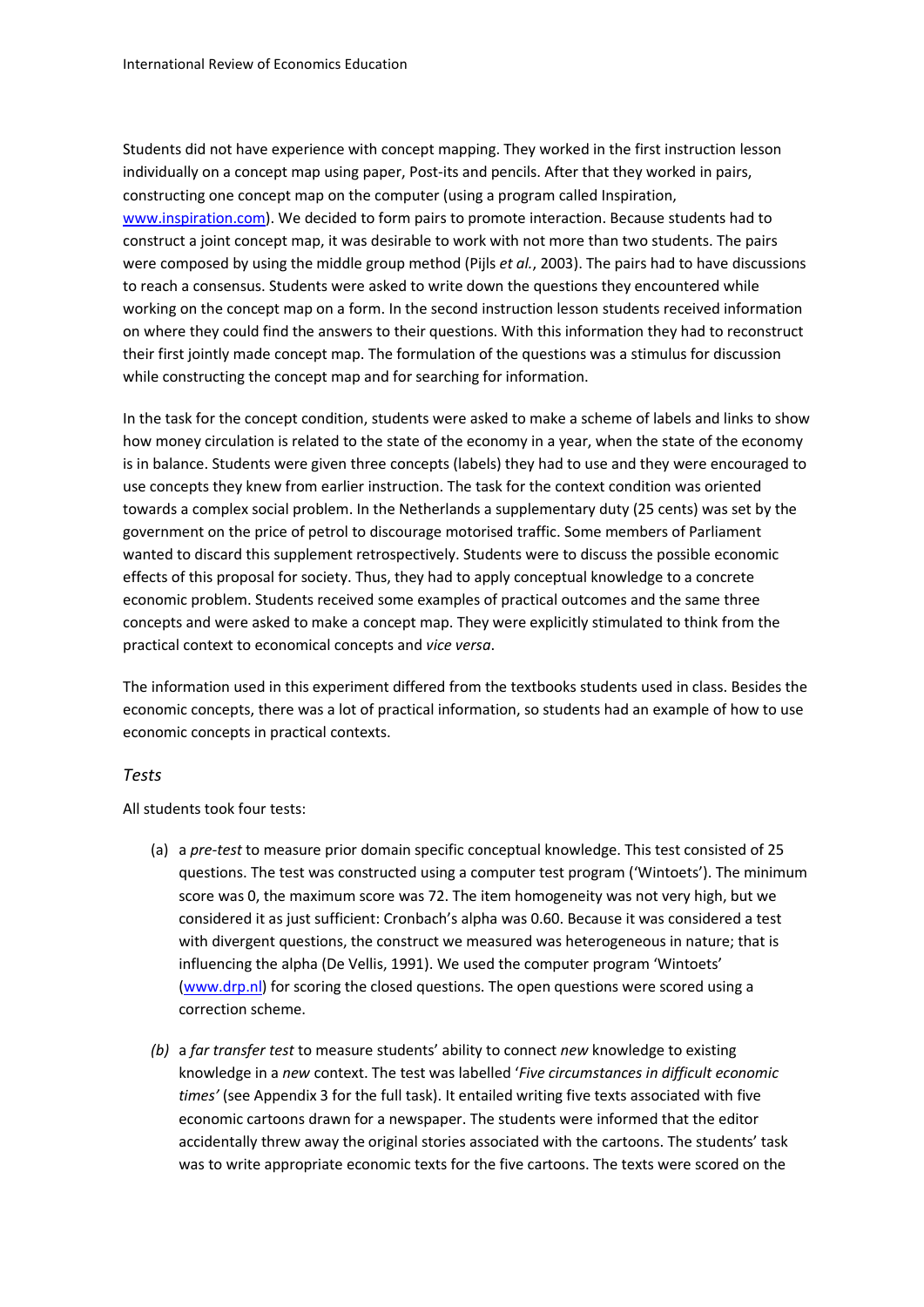amount of connections between *T* (conText) and *C* (conCept) – the context scoring – and on the economic correctness of the *C* pointed units – the concept scoring. The minimum score was 0 and there was no maximum. The definitive concept scoring was determined by dividing the correct *C* units by the total *C* units. The inter-judge reliability for the context score was good (Cohen's kappa 0.85) and reliability for the concept score was sufficient (Cohen's kappa 0.64). When laying down the codes it was first established how to judge for a *C* (conCept) or a *T* (conText). The texts were scored by two researchers. Researcher 1 divided the texts into scoring units. Both researchers scored the *C* units on *C* or *T* and on economic correctness (see the scoring method in Appendix 4). The validity is partly guaranteed by the fact that both reviewers were economists so they could determine adequately when the concepts were used in an economic way and when they were not.

- (c) a *near-transfer/semi-far transfer test*. This test consists of two parts:
	- a concept post-test to measure conceptual domain knowledge after the experiment (a near transfer test for the concept condition and a semi-far transfer test for the context condition). This test is the same as the pre-test. The item homogeneity of this post-test (Cronbach's alpha 0.72) was higher than that of the pre-test.
	- a context post-test to measure the ability to make connections between concept and context (a near-transfer test for the context condition and a semi-far transfer test for the concept condition). This test consists of two open questions related to practical problems. One of the problems was 'abolition of the fiscal interest deduction for mortgages' that started from the practical context; the other was 'the economic climate in 2003', starting from the concept. Students were stimulated to make connections between context and concept and *vice versa*. Two independent researchers scored independently the connections between C and T in the students' texts. The minimum score was 0 and there was no maximum. The inter-judge reliability was good (Cohen's kappa 0.85).

#### *Experimental procedure*

Students were randomly assigned to one of the two conditions. The experiment was conducted within the school schedule of two lessons, distributed over the week. The tasks were self-directed. Explanations by the teacher, which could have been of influence on the performances of the students, were not necessary. The tasks and the tests were done via computer while students received all the information on paper. The instructions were presented by the same test leader in all groups.

Figure 6 represents the experimental procedure. The time schedule is indicated on the right. Each session lasted 50 minutes. In session 5 the concept and context tests were counter balanced. During the experiment sound recording took place by some of the pairs in both conditions. The researcher kept a logbook.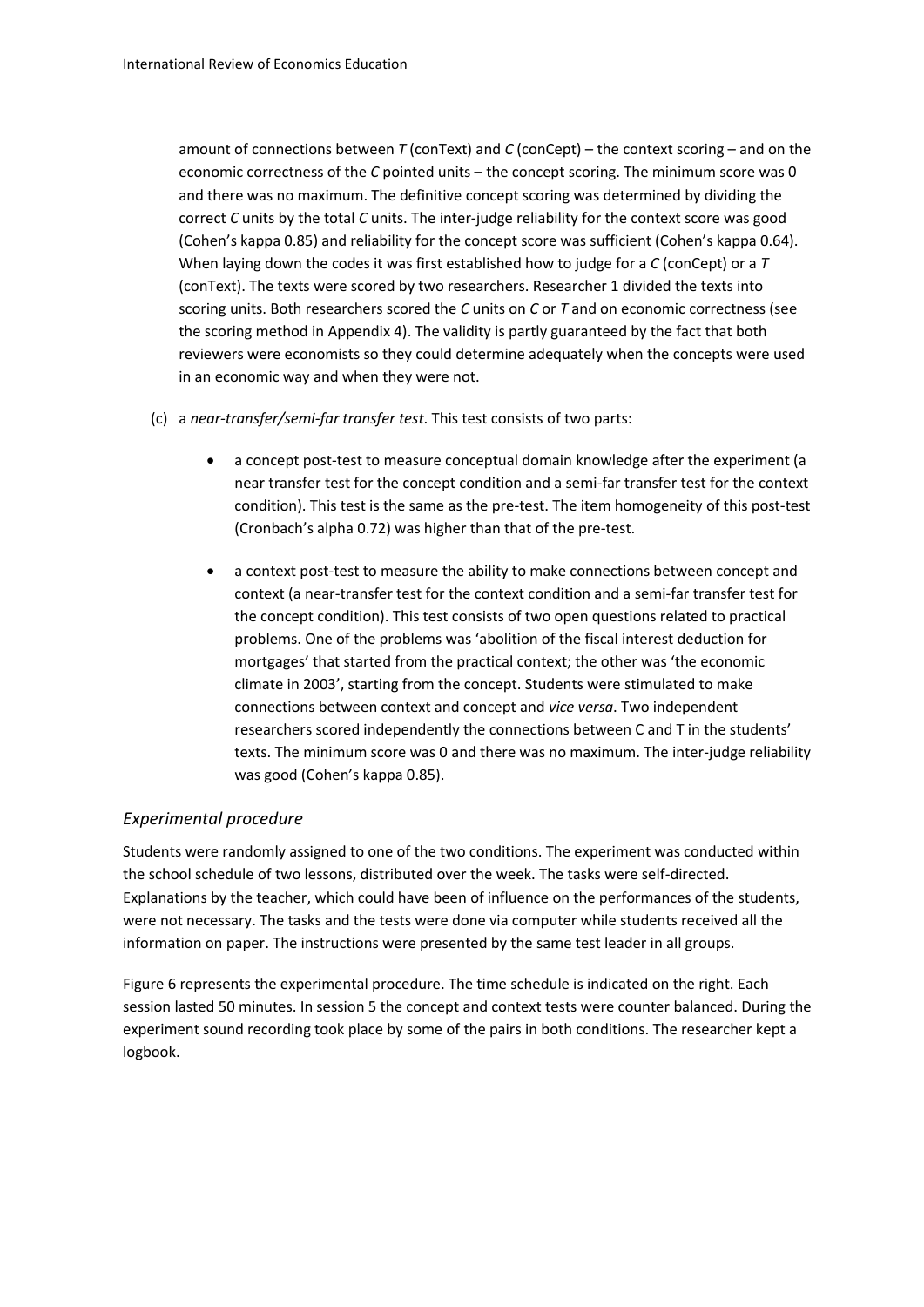



#### *Hypotheses*

We expected that students in the concept condition would perform better on the concept post-test (a near transfer test for them) than students from the context condition (a semi-far test for them). We expected that students in the context condition would perform better in connecting concept and context (context post-test, a near transfer test for them) than students in the concept condition (a semi-far test for them). Furthermore, we expected that the concept condition would be a better starting point for solving far transfer tasks than the context condition. This expectation is based upon two relevant points from literature about meaningful learning (Alexander, 1997; Gelman and Greeno, 1989; Salomon and Perkins, 1989). First, a solid, coherently organised conceptual framework is a condition for transfer. Second, as far as we know, there is no empirical evidence to expect that the ability to connect concepts and contexts alone, without a strong conceptual network, is a good basis for far transfer.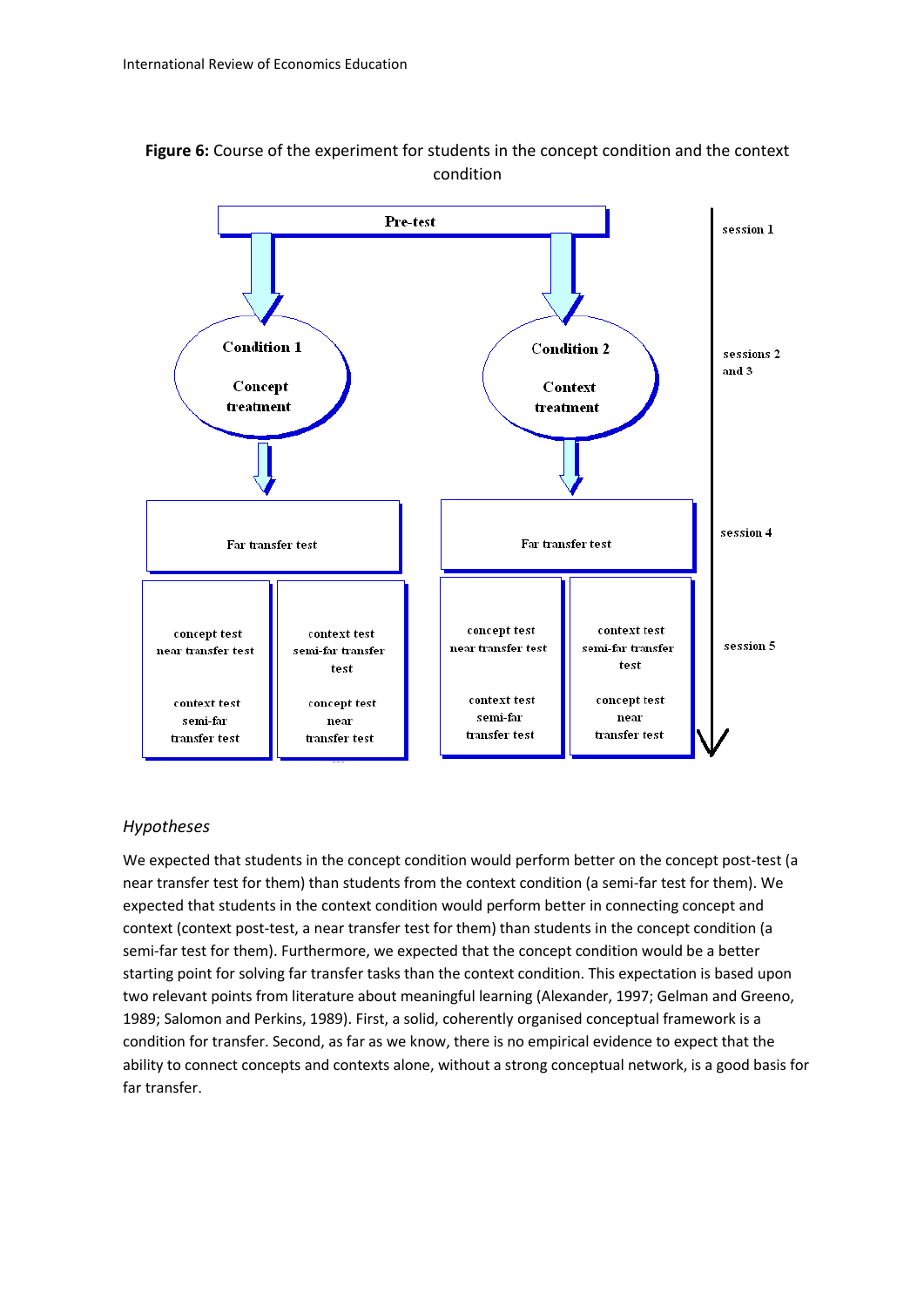## **5. Results**

At the start of the experiment there appeared to be no significant difference between the conditions in the school marks for economics ( $t = -1.09$ ;  $df = 1.34.5$ ;  $p = 0.28$ ) as in the results of the pre-test ( $t =$  $-0.22$ ; *df* = 138.1; *p* = 0.83).

Table 1 shows the students' scores in the concept and the context condition.

## **Table 1:** Scores for the concept and context condition: means and standard deviations (between the brackets)

|                                                                    | <b>Concept condition</b> |         | <b>Context condition</b> |         | Max.<br>score | <b>Highest</b><br>score |
|--------------------------------------------------------------------|--------------------------|---------|--------------------------|---------|---------------|-------------------------|
|                                                                    | $(N = 69)$<br>Mean       | (SD)    | $(N=70)$<br>Mean         | (SD)    |               |                         |
|                                                                    |                          |         |                          |         |               |                         |
| Pre-test concept                                                   | 40.16                    | (6.46)  | 40.47                    | (7.33)  | 72            |                         |
| Post-test concept near/semi-far transfer<br>(is equal to pre-test) | 41.93                    | (8.20)  | 42.42                    | (7.95)  | 72            |                         |
| Post-test context near/semi-far transfer                           | 4.34                     | (3.46)  | 4.18                     | (3.40)  | ∗             | 12                      |
| Post-test concept far transfer                                     | 46.60                    | (22.55) | 49.03                    | (25.44) | *             | 85                      |

\* No maximum score

The mean scores on the pre-test show that the knowledge students possess of the concepts of money circulation, the state of the economy with related concepts and the relationships between these concepts, is low.

We expected that students in the concept condition should perform better on the near transfer concept test than students in the context condition, but they did not, as was proved by the results of the covariance analysis (controlled by the pre-test score) (*F*(3,132) = 0.059; *p* = 0.94). We expected also that the context instruction should result in making more connections between context and concept than the concept condition. However, the differences were not significant  $(F(3,129) = 0.356; p = 0.70)$ . Concerning the far transfer, it was not proved significant that the concept condition resulted in more conceptual knowledge (*F*(3,136) = 0.213; *p* = 0.80) and more connections, (*F*(3,135) = 0.168; *p* = 85), compared to the context condition. From Table 1 we see that the scores on the context part of the fartransfer test, compared to the scores on the concept test, are low in both conditions. We expected this for the concept condition, but we did not expect that there would be no difference with the context condition. The instruction for the context condition was directed to making the connections.

Because the pre-test concept was the same as the near/semi-far transfer test concept, it was possible to determine whether students made progress on conceptual knowledge. From a t-test for a pairedsampled test we learnt that on the concept post-test, the mean scores were significantly better than on the pre-test (M/SD pre-test = 40.41 (6.01), M/SD post-test = 42.23 (6.96) (*t* = –2.663; *df* = 132; *p* = 0.009). The students improved their knowledge.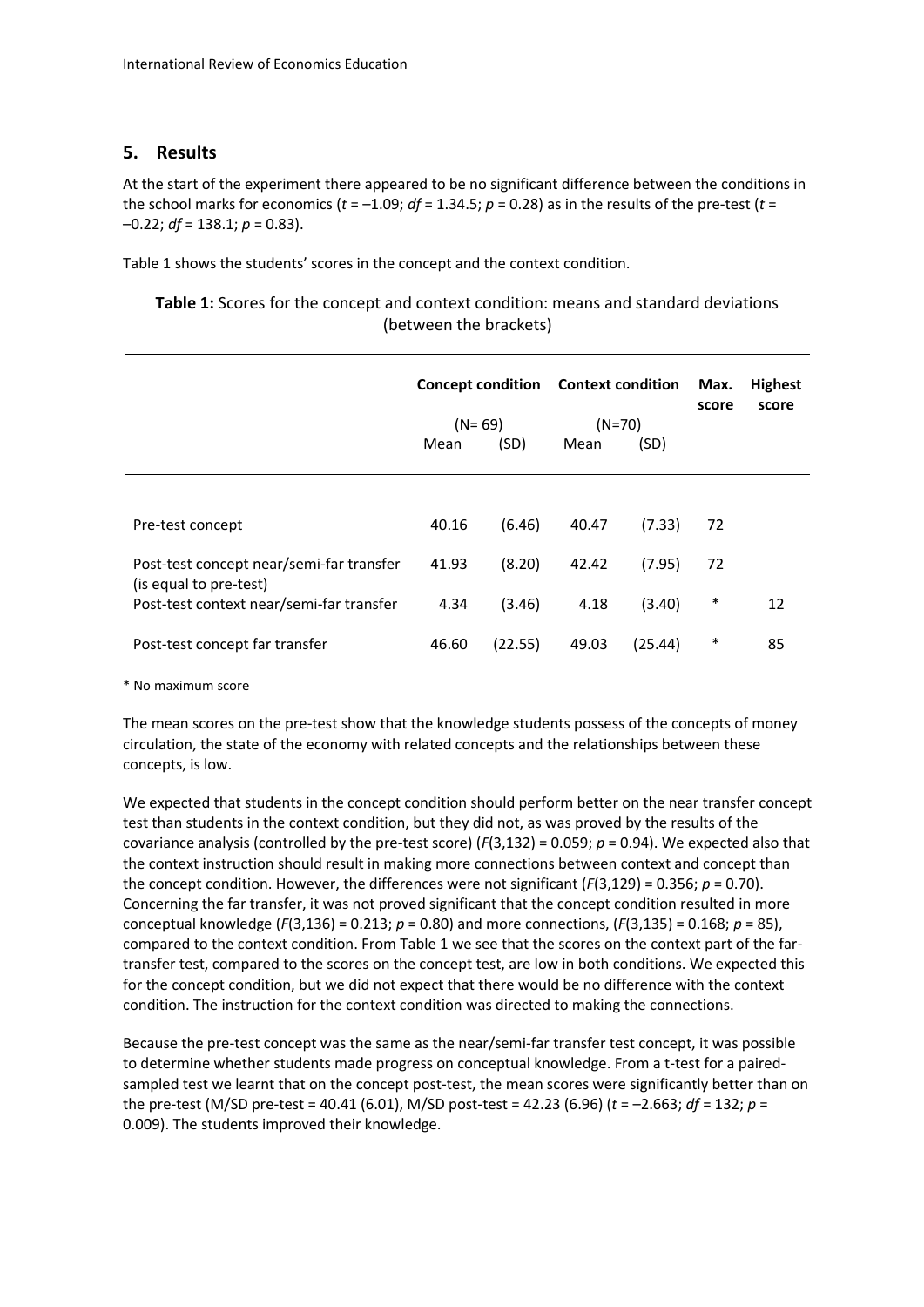## **6. Discussion**

In this study we compared the effects of two roads of instruction to reach near transfer, semi-far transfer and far transfer. The ability to transfer is an important goal to reach in economic education. To be able to achieve transfer students must have a deep understanding of economic concepts *and* they must be able to make connections between contexts and economic concepts. We designed two instructions: for the concept condition, the concept road emphasising the strengthening of economic concepts and for the context condition, the context road emphasising connections between concepts and contexts. We tested on near transfer, semi-far transfer and far transfer.

We could not confirm that the concept condition performed better on the near concept test and that the context condition performed better on the near context test. Also, we could not confirm that the concept condition, due to the better organised knowledge base, performed better on the far transfer test. But the whole group of students significantly improved in conceptual knowledge. Students had more knowledge of economic concepts after the two lessons. We expected that students in the concept condition, because of better concept knowledge, should be able to perform better on the far transfer test and that they should score better on the context part of the test. This was not the case. Most likely, the ability to make connections between context and concept is a necessary skill for far transfer and this has to be developed besides the conceptual knowledge. But in this case we should expect that the context condition that improved in conceptual knowledge as much as the concept condition should perform better on the context part of the far transfer test. Students have had an instruction aimed at making connections between concepts and contexts. Students in the context condition have not learnt more than students in the concept condition. The conceptual learning was the same in both conditions, but the ability to make connections was difficult in both conditions. A reason for the inability of far transfer in both conditions can be that, despite the extra training, the conceptual knowledge in both conditions is still not sufficient to reach far transfer. How can we explain this? A possible answer is that two lessons of 50 minutes each were too short to reach the aims. Possibly, the result can also be explained by the fact that the students followed the instructions only partly. They were asked to write down questions they engaged in performing the task, but they did not know what to ask and did not use the information they had received. Perhaps they needed more feedback than we provided in this experiment. Bransford and Schwarz (1999) underline the importance of new information and feedback. Working with context tasks can stimulate students to ask for feedback and information.

In spite of the results, this study has given us more insight, especially with regards to the following points:

- Conceptual knowledge alone is not sufficient for transfer.
- The ability to make connections between practical situations and concepts is not being learnt easily by students. In any case, it is more time-consuming than two lessons.
- In context-directed economics education students learn as many concepts as in conceptdirected economics education. Also, students learn concepts *while* working on contexts.
- Student motivation depends on the type of task. Audio tapes of pairs and logbook notations showed that students were very motivated for the lessons in this experiment. To the astonishment of their teachers, in both conditions the students worked together very intensively, were serious and performed all the tasks with pleasure. The computer program and the task to construct a concept map played important roles.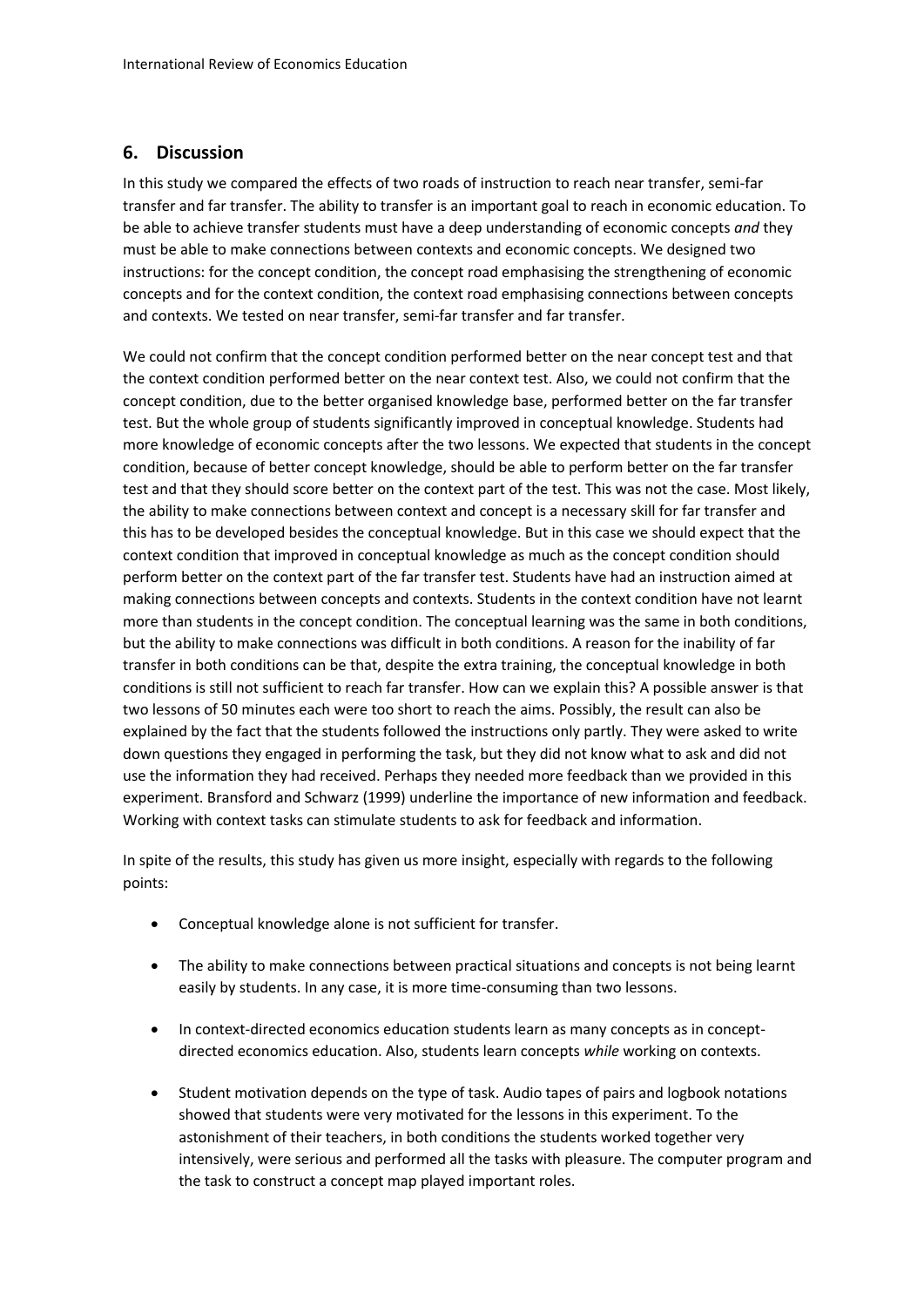The results are raising questions too. One question, for example, is: 'Is it better to start right from the beginning with contexts in economic lessons?' The approach of first teaching concepts and then in the next lessons teaching how to apply them in contexts is perhaps not the most effective way. Perhaps it is better to start with students working on a context and then go deeper into using concepts. We were supported in this by Alexander's model of domain learning (2005) mentioned earlier. It is also possible that for some students, the concept road is effective – for example, for students already belonging to the *competence* stage – while for others the context road is more effective – for example, for students belonging to the *acclimation* stage.

One important point to mention is that we have to ask ourselves if far transfer is possible in secondary education. Studies, where transfer has been measured, showed that often transfer was not reached (Detterman and Sternberg, 1993). Bransford and Schwarz (1999) attribute this to the fact that in school expert behaviour of students is often required. However, as they call it, direct application (DA) of knowledge is too difficult for students. They place more emphasis on preparation for future learning (PFL) by setting the goals on how to tackle the problem, how to question the problem, etc. This does not go as far as DA; it is the first step in reaching transfer.

## **7. Recommendations for future research**

It is important that students can use their economic knowledge in daily life even when contexts are different from the contexts in which they have learnt the knowledge. Further research has to be done to find learning activities that lead to different forms of transfer, especially near and semi-far transfer. More research has to be done with respect to the use of the context road in economic education. In general, too little attention has been given to the linking of context to concepts, for which the context road can be a good method. In addition, it is motivating for students and it also helps them to develop conceptual knowledge. Perhaps alternating a focus on contexts with a focus on concepts is most effective. Future research could study such alternation or combination. Furthermore, more research needs to be done to determine which kinds of contexts are effective in the learning process and at which moments.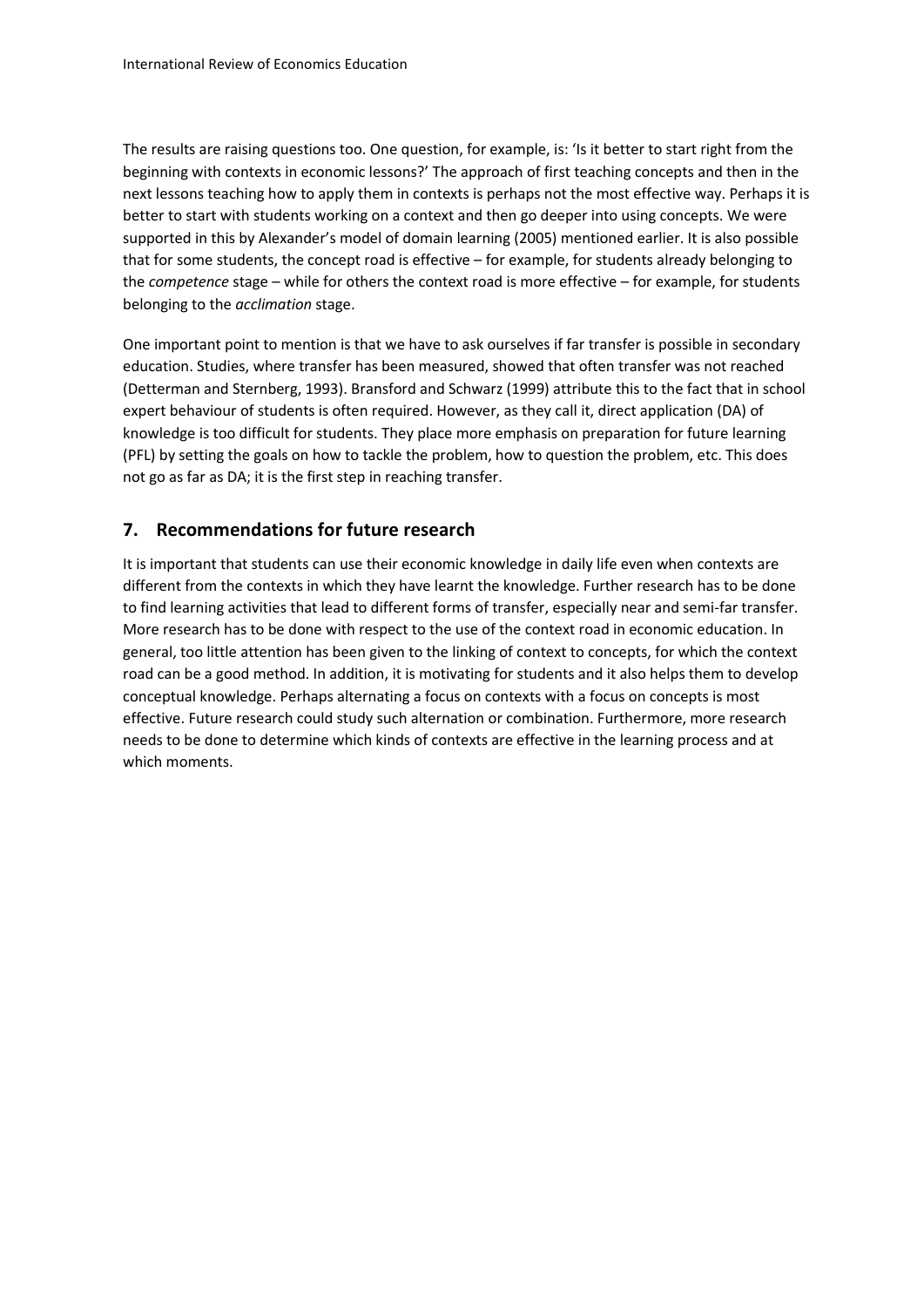#### **References**

Alexander, P. A. (1997). 'Knowledge-seeking and self-schema: A case for the motivational dimensions of exposition', *Educational Psychologist,* Vol. 32 (Special issue), pp. 83-94.

Alexander, P. A. (2003). 'The Development of Expertise: The Journey From Acclimation to Proficiency', *Educational Researcher,* Vol. 32(8), pp. 10-14.

Alexander, P. A. (2005). 'Teaching towards expertise', *BJEP Monograph Series, Pedagogy – Learning for teaching,* Vol*.* 2(3), pp. 29-45.

Alexander, P. A. (2006). *Psychology of learning and instruction,* New Jersey: Pearson Education.

Anderson, L. W. (2002). 'Curriculum Alignment', *Theory into Practice,* Vol. 41(4), pp. 255-260.

Becker, W. E. (2004). 'Good-by old, hello new in teaching economics' [Electronic Version]. Available at SSRN: http://ssrn.com/abstract=601501.

Beyerbach, B. A. and Smith, J. M. (1990). 'Using a computerized concept mapping program to assess preservice teachers' thinking about effective teaching', Special issue: perspectives on concept mapping, *Journal of research in science teaching*, Vol. 27(10), pp. 961-71.

Bloom, B. S. (1968). 'Learning for Mastery', *Evaluation Comment,* Vol. 1(2), pp. 1-5.

Bransford, J. D., Brown, A. L. and Cocking, R. R. (1999). *How People Learn,* Washington, DC: National Academy Press.

Bransford, J. D., and Schwartz, D. L. (1999). 'Rethinking transfer: a simple proposal with multiple implications', in (A. Iran-Nejad- and P. D. Pearson, eds), *Review of research in education,* Vol. 24 Chapter 3, pp. 61-100, Washington DC: American Educational Research Association.

Brown, A. L., Collins, A. and Duguid, P. (1989). 'Situated cognition and the culture of learning', *Educational Researcher,* Vol. 18, 32-42.

Chinn, C. A., and Brewer, W. F. (1993). 'The Role of Anomalous Data in Knowledge Acquisition: A Theoretical Framework and Implications for Science Instruction', *Review of Educational Research,* Vol. 63(1), pp. 1-49.

De Vellis, R. F. (1991). *Scale Development Theory and Applications,* London: Sage Publications.

Detterman, D. L. and Sternberg, R. J. (1993). *Transfer on trial,* Norwood NJ: Ablex.

Engeström, Y., Miettinen, R. and Punamäki, R.L. (1999). *Perspectives activity theory,* Cambridge: Cambridge University Press.

Gelman, R. and Greeno, J. G. (1989). 'On the nature of competence: Principles for understanding in a domain', in (L.B. Resnick, ed), *Knowing, learning and instruction: Essays in honor of Robert Glaser* (pp. 125- 186), Hilsdale NJ: Laurence Erlbaum Associates.

Gorodetsky, M., Keiny, S., Barak, J. and Weiss, T. (2003). 'Contextual pedagogy: Teachers' journey beyond interdisciplinarity', *Teachers and teaching: theory and practice,* Vol. 9(1), pp. 21 -33.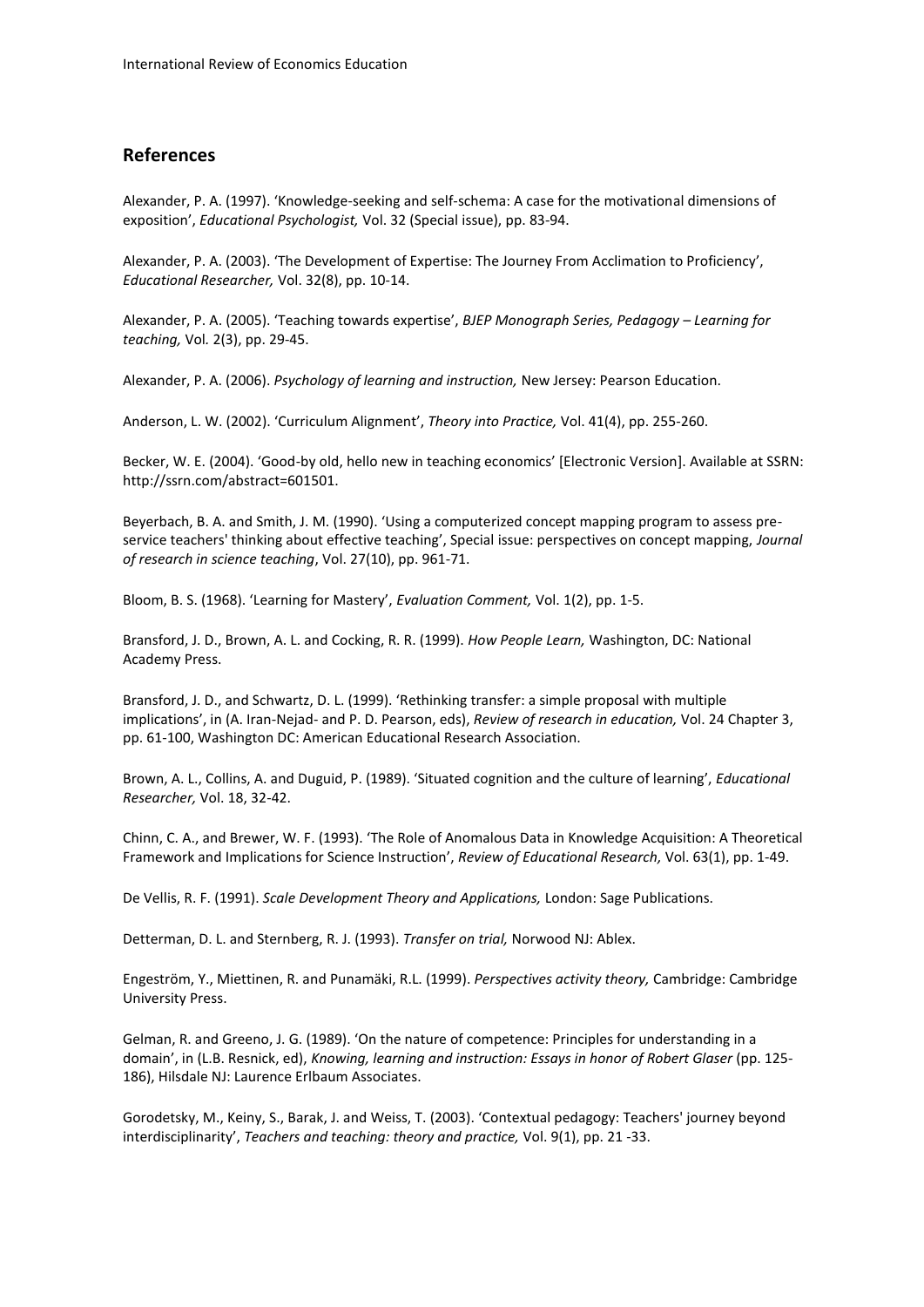Hansen, W. L., Salemi, K. M. and Siegfried, J. J. (2002). 'Use it or lose it: teaching Literacy in the Economics Principles Course', *American Economic Review,* Vol. 92(May), pp. 463-72.

Krathwohl, D. A. (2002). 'A revision of Bloom's Taxonomy: An Overview', *Theory into practice,* Vol. 41(4), pp. 212-18.

Marini, A. and Genereux, X. (1995). 'The challenge of teaching for transfer', in (A. McKeough, J. Lupart and A. Marini, eds), *Teaching for transfer: Fostering generalization in learning,* Mahwah, NJ: Lawrence Erlbaum.

Mayer, R. E. (2002). 'Rote versus Meaningful Learning', *Theory into Practice,* Vol. 41(4), pp. 226-32.

Mayer, R. E. (2004). 'Teaching subject matter', *Annu.Rev.Psychology,* Vol. 55, pp. 715-44.

Novak, J. D. (1990). 'Concept mapping: a useful tool for science education', *Journal of Research in Science Teaching,* Vol. 27(10), pp. 937-49.

Novak, J. D. (2002). 'Meaningful learning: The Essential Factor for Conceptual Change in Limited or Inappropriate Propositional Hierarchies Leading to Empowerment of Learners', in (G. J.Kelly and R.E. Mayer, eds), *Learning,* pp. 548-71, Wiley Periodicals, Inc.

O'Donell, A., Dansereau, D. F. and Hall, H. (2002). 'Knowledge maps as scaffolds for cognitive processing', *Educational Psychology Review,* Vol. 14(1), pp. 71-86.

Perkins, D. N. (1992). 'Transfer of learning', in *International Encyclopedia of education, second edition,* Oxford: Pergamon Press.

Pijls, M., Dekker, R. and Van Hout-Wolters, B. (2003). 'Mathematical level raising through collaborative investigations with the computer', *International Journal of Computers for Mathematical Learning,* Vol. 8, 191-213.

Roth, W. and Roychoudhury, A. (1992). 'The social construction of scientific concepts or the concept map as a conscription device and tool for social thinking in high school science', *Science Education,* Vol. 76(5), pp. 531-57.

Salomon, G. and Perkins, D. N. (1989). 'Rocky Roads to Transfer: Rethinking Mechanisms of a Neglected Phenomenon', *Educational Psychologist,* Vol. 24(2), pp. 113-42.

Stark, R., Mandl, H., Gruber, H. and Renkl, A. (1999). 'Instructional means to overcome transfer problems in the domain of economics: empirical studies', *International Journal of Educational Research,* Vol. 31(7), pp. 591-609.

Sternberg, R. J. (2003). 'What is an "expert student?"', *Educational Researcher,* Vol. 32(8), pp. 5-9.

Vosnadiou, S. (1994). 'Towards a revised cognitive psychology for new advances in learning and instruction', *Learning and instruction,* Vol. 22, pp. 45-69.

Whitehead, A. N. (1957). *The aims of education and other essays,* New York: Macmillan (Original published in 1929).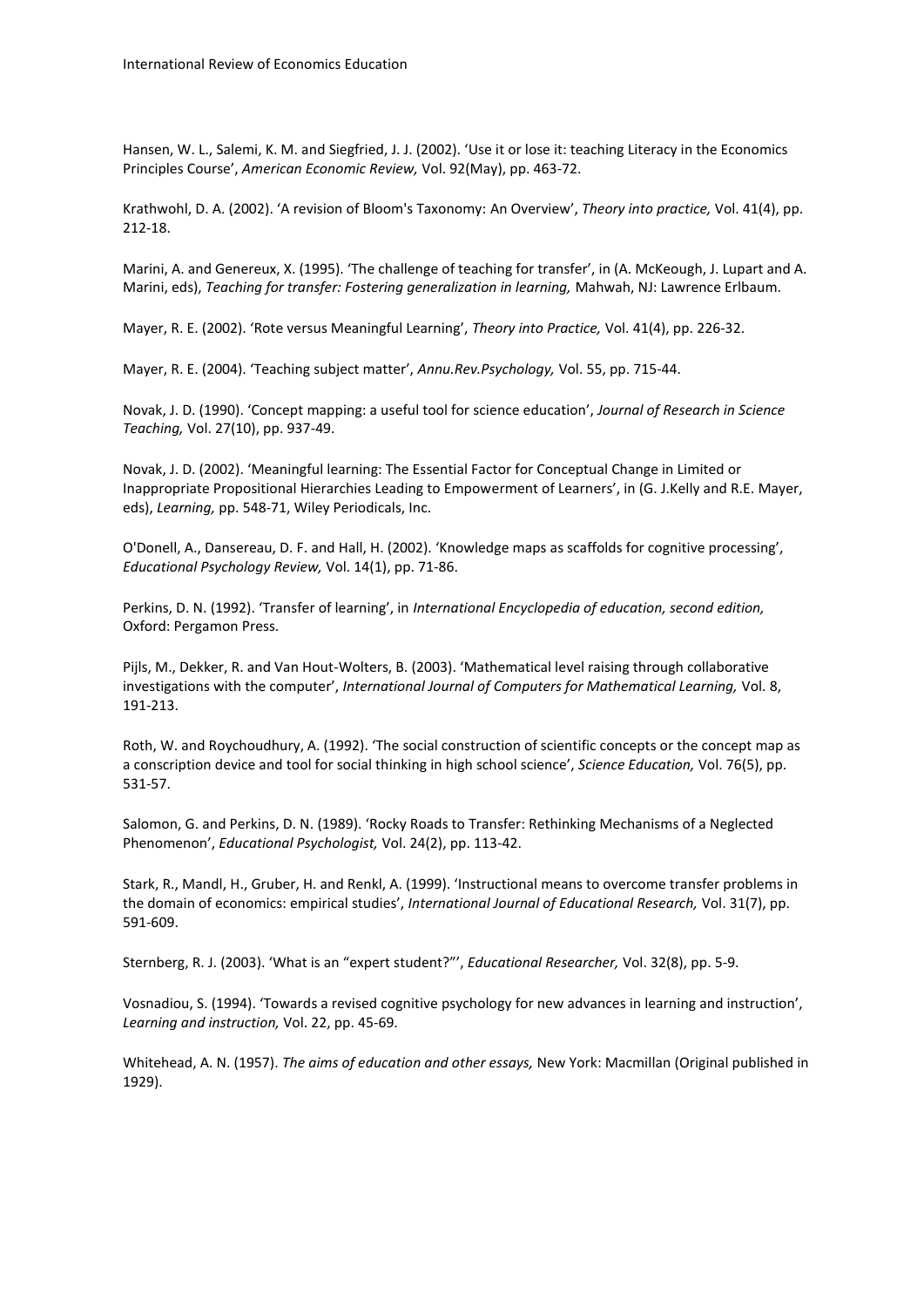## **Appendix 1: A concept treatment assignment**

Today, you are going to make a drawing – a diagram – that shows how the circular flow of income and expenditure is connected to the state of the economy/market conditions.

You already know all the concepts that belong to this topic from the classes of the preceding years. But it is useful to refresh your memory and to find out what you remember about this topic.

- 1. Do you know what all those concepts mean?
- 2. Do you know what the connections between those concepts are?
- 3. Can you account for and explain those connections?

If you are having trouble with this, it will be difficult for you to make sense of what is being said and written about the development of the economy right now. And that is quite a lot!

By means of this assignment you will discover what you have understood from the classes about this topic and on which points you still have work.

In these sessions we will work towards a poster-exhibition. We will use the materials you are going to make in the sessions for this. Today we are going to make the first set of materials.

#### *What are you supposed to do?*

You are going to make a diagram, using a list of concepts, a sheet of A3 paper, Post-it notes and a marker.

#### *How are you going to go about this?*

- 1. You have 10 minutes to do this individually.
- 2. In front of you there is a sheet of A3 paper and a pad of Post-it notes. On page 2 you will find the list of concepts.
- 3. Write down each concept on one Post-it note.
- 4. Paste the Post-it notes with the concepts on them on the sheet of paper in such a way that the concepts that are closely connected to each other end up close to each other on the sheet. Put the other concepts further away.
- 5. Draw lines or arrows between the concepts that you think are connected to each other.
- 6. Write down near the lines or arrows what the nature of the relationship between the concepts is. Use the markers for this.
- 7. You do not have to use all of the concepts. If you decide not to use certain concepts, please explain your reasons for omitting them. Put these concepts at the bottom of the sheet and write down why you haven't used them.
- 8. You are allowed to add concepts. You have empty post-it notes at your disposal. Please explain and write down why you have decided to use additional concepts.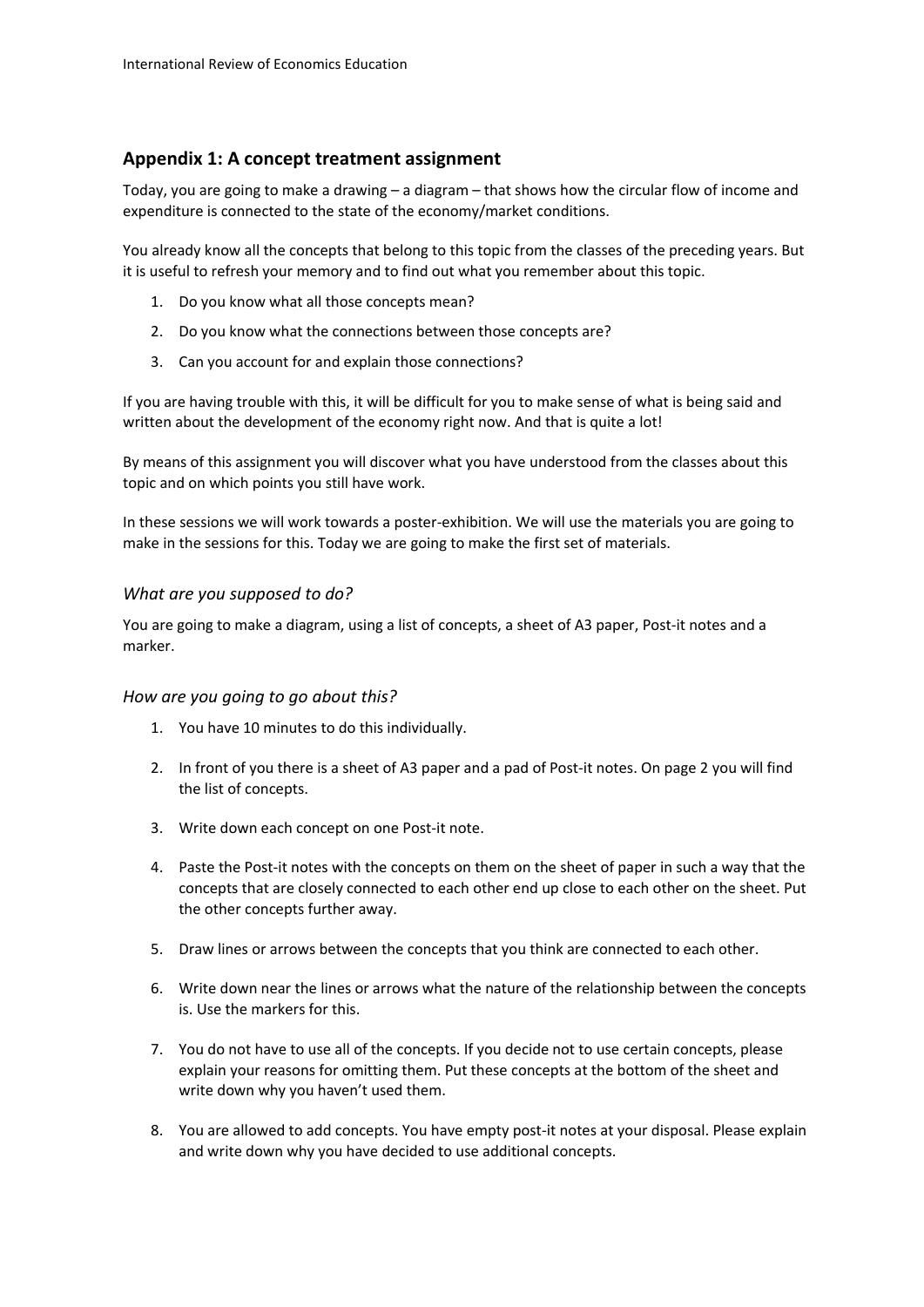## **Appendix 2: A context treatment assignment**

Today, you are going to work on a current economic problem. By making the assignments you will complement your knowledge and you will learn to use your economic knowledge. And in practice it is necessary that you are able to do this. How else will you be able to join in on conversations about economic developments? In these sessions we will work towards a poster-exhibition. We will use the materials you are going to make in the sessions for this. Today we are going to make the first set of materials.

### *What is the current economic problem you are going to work on?*

In the period running from May 2002 until October 2002 the Dutch government consisted of a coalition of the political parties CDA, VVD and LPF. This was rather extraordinary, since the LPF was a new party. This party was bent on changing numerous aspects of (political) life in the Netherlands.

The minister of Economic Affairs of the LPF, minister Heinsbroek, wanted to have a number of measures implemented as soon as possible. For example, in the spirit of the late LPF-leader Pim Fortuyn, who was assassinated shortly before the 2002 Dutch parliamentary elections, Heinsbroek wanted to give 'the Kwartje van Kok' back to the people. This term refers to the raising of the price of petrol by means of a supplementary duty of 25 cents (in Dutch guilders) per litre. This was carried out by the Dutch government under prime-minister Kok in 1991 to discourage motorists from driving. The LPF not only wanted to abolish this supplementary duty, but they also wanted to give this money back to the people retroactively. This would mean that Dutch families receive a sum of money. At the same time this would cost the government a great deal of money.

Of course, minister Heinsbroek had read in the 'Macroeconomic Explorations' of the Dutch Central Planning Bureau that the economic growth had declined in 2002. It was a matter of underspending and he was very much aware of that. He also knew that in the following years the economic growth would remain limited or would potentially even decline further.

At that time many people were wondering: These plans of minister Heinsbroek, are they full of hot air, doomed to deflate sooner or later, or are these measures useful in the current economic depression?

You have been trained in economics. You understand that this question cannot be answered with a simple yes or no. What are the consequences of the repayment of the money for the Dutch families? How would that influence the economic situation of that time? And what are the consequences of the repayment of the money for the Dutch government? How would that influence the economic situation of that time? And how do these two factors work together? Will the repayment of 'the Kwartje van Kok' help to get out of the economic depression or will it only make things worse?

What is your answer when you are presented with this problem?

#### *What are you supposed to do?*

During a dinner-party with your friends the question explained above suddenly comes up!

These plans of minister Heinsbroek, are they full of hot air, doomed to deflate sooner or later, or are these measures useful in the current economic depression/slump?

And everyone is looking at you; after all, you are taking economics! You do not have much time to think about it. What are you going to answer?

Write down in the box below the answer you would have given in the situation just described.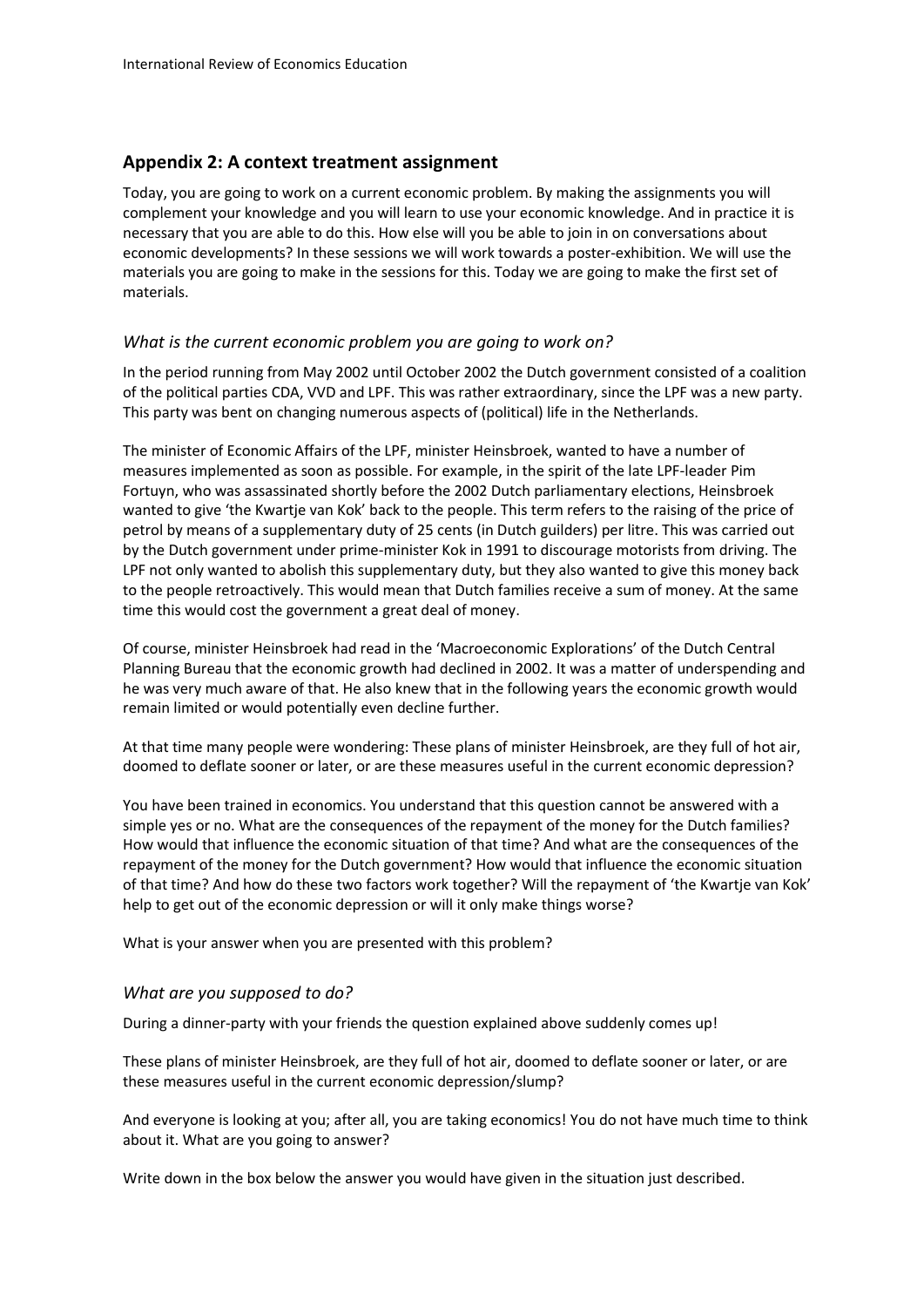# **Appendix 3: Five economic circumstances are indicating poor performance in the economy**

The economic editor of the journal has written an article about five economic circumstances that together are indicating poor performance in the economy.

Each part of the article starts with a picture with a title. The five titles are:

- 1. Exports are going down…..
- 2. …*and* consumer confidence and producer confidence are collapsing…
- 3. …*so* economic growth is decreasing….
- 4. …*as a result of this* unemployment is increasing…
- 5. …*and* the budget deficit is growing.

With every image the editor had written a paragraph to explain to the newspaper readers *what influence the mentioned circumstances had for their daily lives*, why the circumstances developed and how they influence subsequent events. The words *and… so…..as a result…* show the causality.

But what happened? The editor has lost his writings and he has left for holiday to an unknown destination. What to do?

You will understand. The editor is convinced about your capacity to complete the article by writing the lacking parts. With the information you will find underneath, you will succeed!

#### *Get to work as follows:*

Write the texts, that go together with the images, for readers that not have much knowledge of the economy.

So write in your own words:

- what the image is showing
- why the image is in the position it is
- why the circumstance is proving that poor performance is expected and what consequences this has for the daily lives of the readers

Each text must have a minimum length of 100 words.

*Good luck!*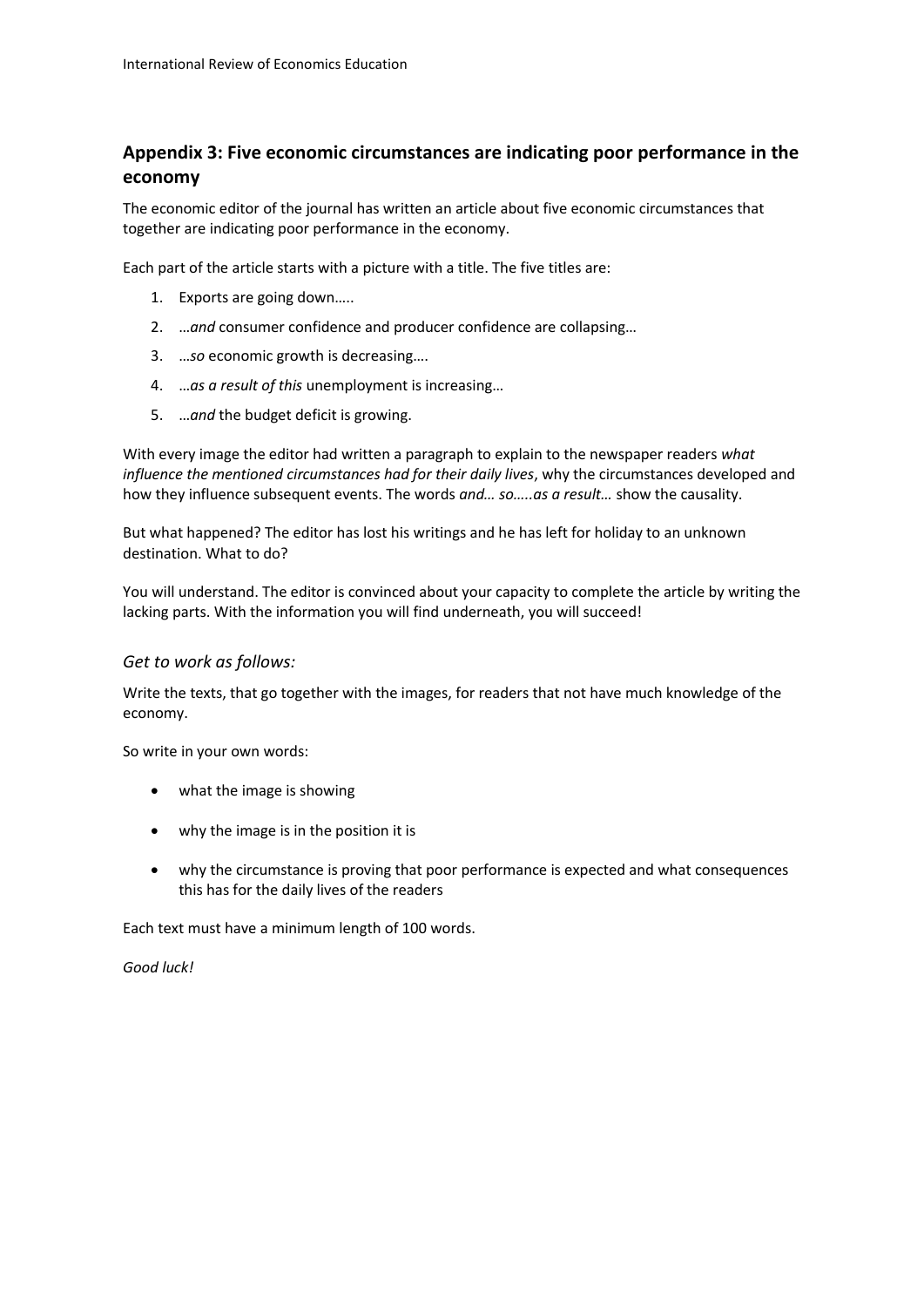# **Appendix 4: Procedure for scoring connections between conceptual knowledge and practical context**

Three steps were taken.

#### *1. Division into units.*

The answers of the students were broken up into the following meaningful units (scoring units).

#### **Sentences**

Example: *For most people the purchase of a house is an enormous expenditure they do not make overnight.*

#### **Parts of sentences**, if such a part contains a new point.

Example: *If they do not want to do this, houses will continue to be for sale and this will be the beginning of a depression.*

**Conjoined sentences** – when a statement in one particular sentence is explained in the next sentence. Example: *This will also have an effect on the market conditions. These will start to decline because potential buyers of houses will start to lose faith in the economy.*

*2. Attribution of* T*- and* C*-scores for units that concerned 'practical context' and 'economic concepts' respectively.*

Code *T* is attributed:

- When a scoring unit renders a description/aspect of a context. For example: *When this is no longer possible, house owners may end up in a tight spot because they are no longer able to pay off the mortgage.* Or when a statement is given that is in itself economic, for example: *If this is the case the market conditions will enter a period of recession,* but that lacks any further explanation. In such a unit a student delivers a statement (*show*\*). A statement is often followed by an explanation and/or justification (\**explain and justify*) (Dekker and Elshout-Mohr, 1996). An explanation can be recognised by the presence of words such as: *so, due to this, because of, as a consequence of, therefore,* etc. When the explanation is provided in a context this is scored *with* a *T*, for example: *Due to this, the market conditions will also start to decline again, because the person in question has to pay more (will have to pay more) (for a house) (explain and justify).*
- When economic concepts are used in the explanation, a *C* is attributed. For example: *This is bad for the economy. Because people will start to limit their expenditures.*

## *3. Computation of the total score.*

The number of transitions a student made between context and concept or *vice versa* is added up.

Example: Peter's answer to one item of the Context-test is presented in italic; each unit (defined as unit by the experimenter) is presented at a separate line.

- *T consumer loses more money to mortgage*
- *C consumer's purchasing power declines*
- *T consumer moderates buying behaviour; buying is expensive*
- *C invests less and saves more*
- *T buys fewer products*